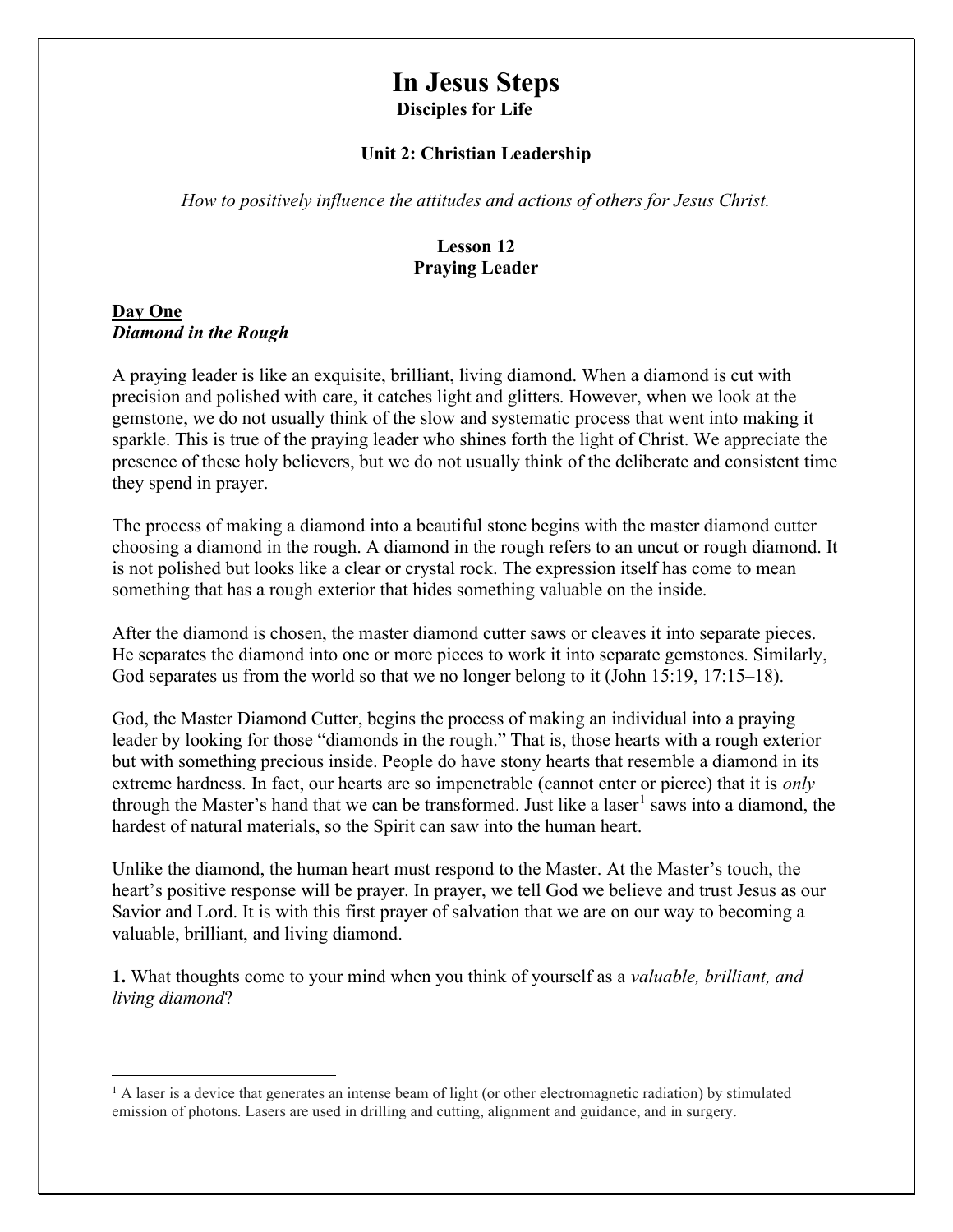You are of great worth to God, and He desires to be in fellowship with you (1 Corinthians 1:9). God loves you and has called you to shine in this world (Philippians 2:15). Prayer is not only the means of companionship with God, but also the means by which you and I are able to live lives worthy of the Lord and produce good fruit (Colossians 1:9–10).

# Read Mark 1:35 and Luke 5:16 and answer questions 2–4:

Very early in the morning, while it was still dark, Jesus got up, left the house and went off to a solitary place, where he prayed. Mark 1:35

But Jesus often withdrew to lonely places and prayed. Luke 5:16

2. When did Jesus, our Leadership Model, pray?

3. What kind of places did Jesus go to when He prayed?

4. Why is this a good pattern for you?

# Read John 11:41–42 and answer questions 5–8:

So they took away the stone. Then Jesus looked up and said, "Father, I thank you that you have heard me.<sup>42</sup>I knew that you always hear me, but I said this for the benefit of the people standing here, that they may believe that you sent me." John 11:41–42

5. Did Jesus pray aloud in the presence of other people (v. 42)? Yes No (Underline One)

6. Considering that Jesus prayed alone and with others, what does this tell you about your own prayer life?

7. Jesus said, "Father,  $I$  you that you have  $me'' (v. 41)$ .

8. Jesus prayed, "I knew that you \_\_\_\_\_\_\_\_\_\_\_\_\_\_\_\_\_\_\_\_\_\_\_ hear me" (v. 42).

Jesus showed us that prayer is our means to connect and relate to God while alone and while with others. Jesus was confident God heard His prayers and He always heard them. God wants us to be confident that our prayers are heard and will always be heard in Christ Jesus.

Confidence brings answers and shows that we trust in God's faithfulness and honor (1 John 5:14). Leaders must pray in faith and believe God is listening and will always act perfectly and powerfully. Faithless prayers will not be answered (James 1:6–8).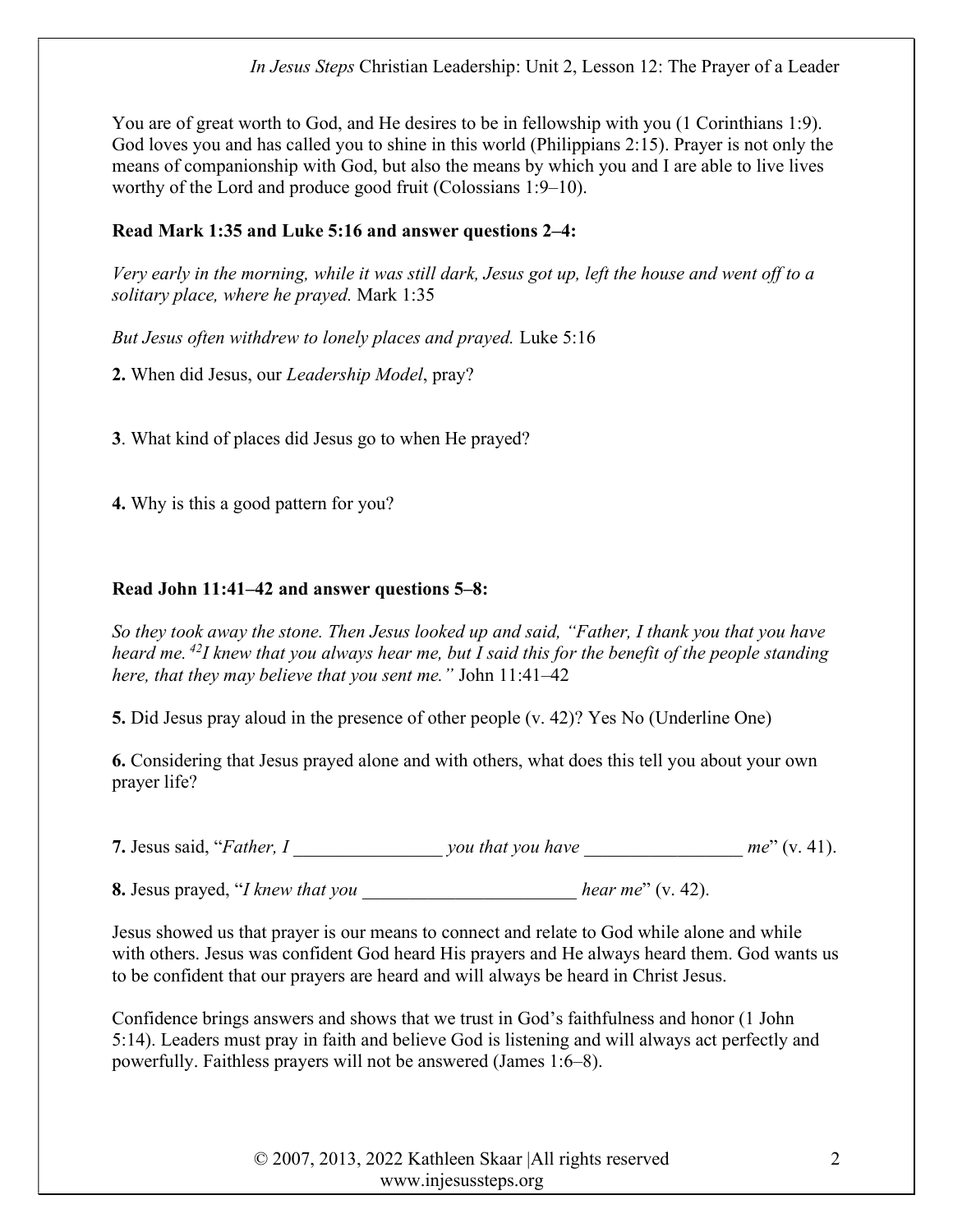9. Why do you think God wants you to be confident in praying to Him (See Mark 11:23–24)?

Accountability: Be prepared to share your answers to #2–9 with your discipleship team.

### Virginia, Diamond in the Rough

Virginia was born deaf and has lived her life in silence. When she was fourteen she went on a mission trip with her parents to Brazil. For the first time she saw broken people crying out to the Lord and hands raised in worship. God used this experience to fan into flame Virginia's passion for Christ and her desire to serve Him.

Even though Virginia had a desire to serve God, she felt helpless and alone. Communication with others was difficult because her speech was often unintelligible to those who did not know her well. She did not know how she could serve God in her deafness.

Virginia explains, "I felt as if I was rejected by life. I was in tears, battling strong lies and thoughts tormenting me from the evil one. I believed that I needed ears to hear the voice of  $\mathrm{God.}^{3,2}$ 

"Virginia spent two long, difficult years struggling with her disability, feeling worthless. She resented the hardships of being deaf; like most girls, she wanted to fit in with her friends and classmates. Even more, she wanted to be a missionary, and she couldn't see how this was possible.

"Finally, one night as she lay in bed feeling torn apart and broken, she saw a vision of the Lord. She fell to her knees as Jesus stood before her, and an amazing thing happened: she heard Him speak. 'Virginia,' He said, 'I am willing to be yours.'

"Her depression lifted instantly. She could hear Jesus! She might not be able to use her physical ears to hear the sounds of the world around her, but her spirit could still hear. God spoke directly to Virginia's heart, intimately connecting her to Himself."<sup>3</sup>

A few months later, Virginia went outside on a warm summer day to seek God. She sat in the soft, sweet grass and prayed to understand God's calling for her life. Again, she felt God speaking to her spirit: "Virginia, you are My chosen servant. I call you. I will go before you. Come with Me to the corners of the earth."  $4$ 

Although she still had some doubts about her ability, she trusted Jesus and after graduating from high school, she went to the inner city of Philadelphia, Pennsylvania, where she was used by God in crime and drug-filled neighborhoods. "Although the people she served could not understand what she said, Virginia connected powerfully with everyone she met. Heroin addicts

<sup>&</sup>lt;sup>2</sup> St. James, Rebecca, Sister Freak, Warner Faith, New York, 2005, pp 206–207.

<sup>3</sup> Ibid., 207.

<sup>4</sup> Ibid.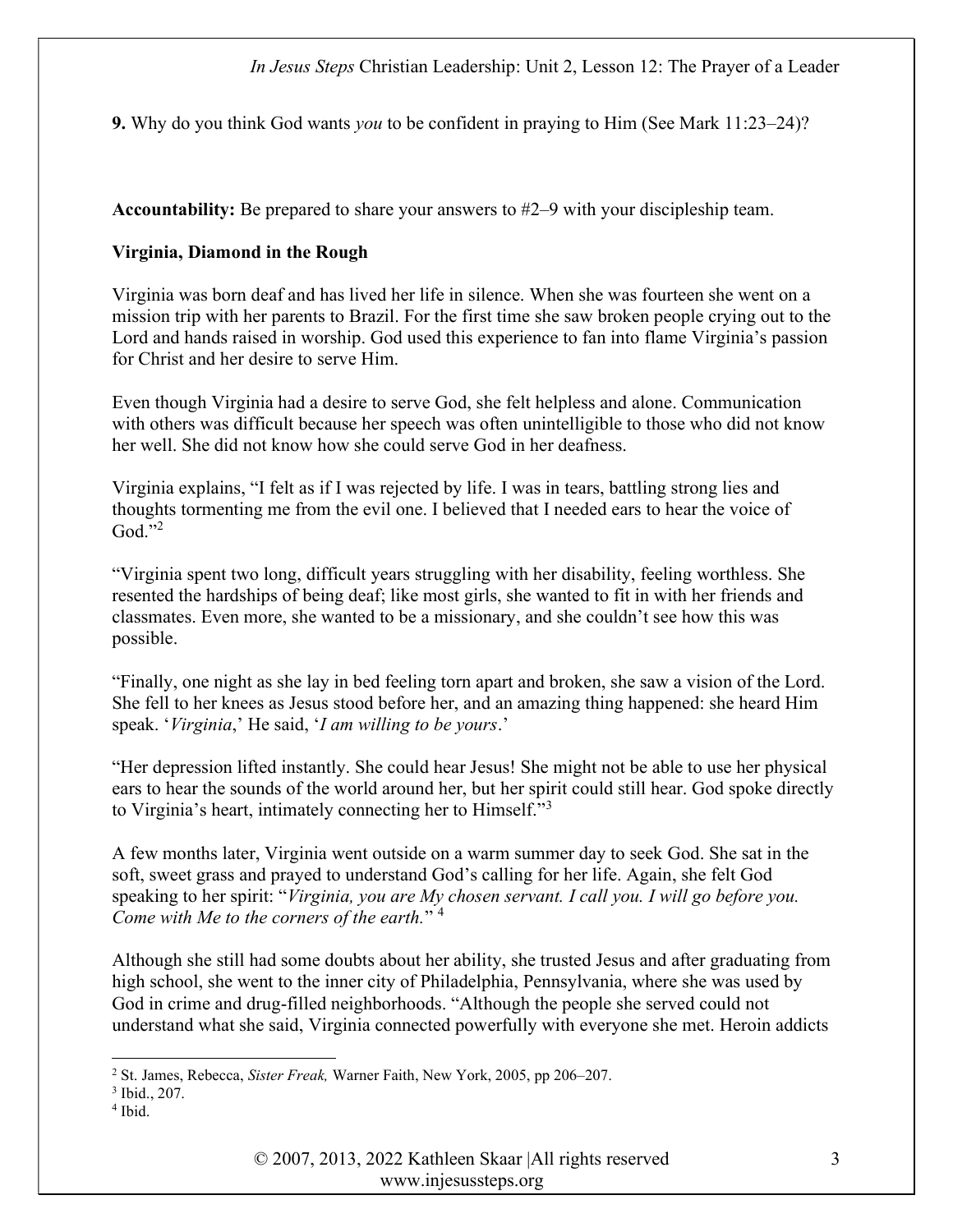and homeless people found unconditional love in Virginia's eyes and hands. They found comfort as Virginia prayed for them."<sup>5</sup>

Others were encouraged to follow Christ as they watched this young deaf girl reaching out to others. At twenty-two she began to lead high school students on short term mission trips to other countries. She mentored and taught with a passion that changed lives.

Today Virginia serves in a closed country as a full-time missionary with her husband. A closed country is one that does not allow or limits Christian ministry and the gospel to be preached. Of course, no country is closed to God and His people who pray and call upon His name.<sup>6</sup>

Virginia is a praying leader. She is a brilliant and living diamond in God's family. She shines forth the light of Christ while sharing His love with others. God took her hearing impairment and used it to help and encourage others. God can use whatever impairments we have to change the world. Listen and talk to God each day and night and you will also reflect the light of God.

10. What impressed you about Virginia's story?

11. Share anything you will change or do in your life because of Virginia's story.

## Action Step

#### 12. Meditate on and memorize 1 John 5:14–15. Answer question 13.

This is the confidence we have in approaching God: that if we ask anything according to his will, he hears us.<sup>15</sup>And if we know that he hears us—whatever we ask—we know that we have what we asked of him. 1 John 5:14–15

13. How can *you* be confident of praying and knowing God's will?

**Accountability:** Be prepared to share your memory verse #12 and answers to  $\#10-11$ , 13 with your discipleship team.

—End Day One—

<sup>5</sup> Ibid., 208.

<sup>6</sup> Ibid., 206–210.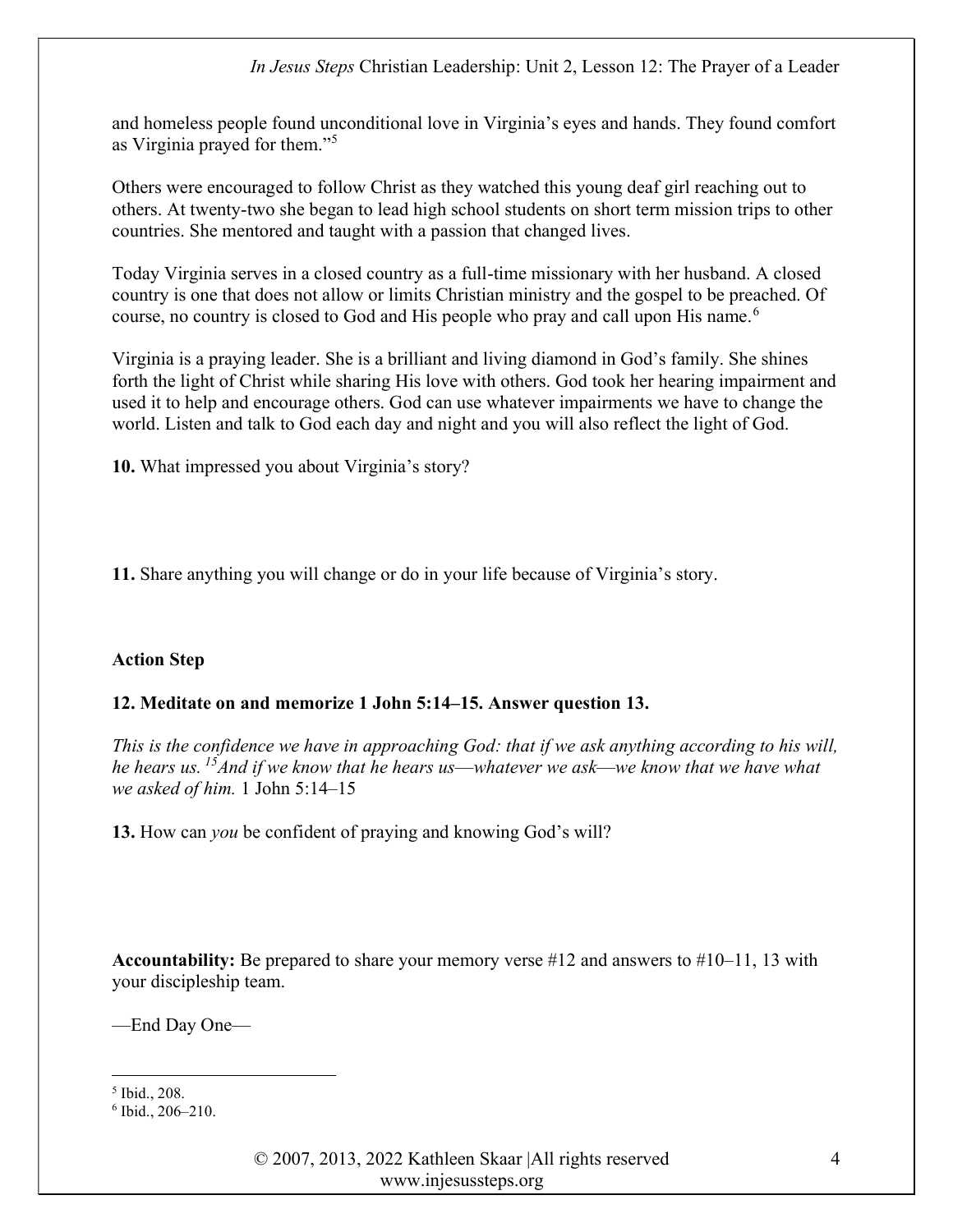# Day Two Bruting the Heart

In Day One, we learned that after a diamond is chosen, the master diamond cutter saws or cleaves it into separate pieces. After sawing, the diamond enters a process call bruting whereby different shapes are produced. For the round brilliant diamond, it means that it is crudely shaped into a circular form. This is done by rubbing the stone against another diamond on a high-speed lathe<sup>7</sup> specially designed for that purpose. The bruter takes the rough form with its sharp edges and less than perfect shape and prepares it for its final design.<sup>8</sup>

God is the *Bruter* in our prayer life. He takes the misshapen heart and begins changing its form. Familiar to most, the physical heart is the organ located in the center of the body that keeps the blood circulating throughout the human frame.

However, we are referring to another meaning of the word *heart*. In the Bible, our English word heart also means the center of the human spirit. This is the origin or source of our emotions, thoughts, motivations, and actions. This is the *spiritual heart* that receives and circulates Christ's light throughout our spiritual frame.

God wants us to have pure, spiritual hearts for prayer. He desires us to have holy emotions, thoughts, motivations, and actions. It may be easier when we are alone with God meditating on His Word and away from other people to be saintly. However, it gets more difficult when we come into contact with others who ignore, insult, mistreat, or even physically harm us. These people—strangers or relatives, friends or enemies—can be compared to the other diamonds that rub against us on that high-speed lathe.

God may even use the very ones we are leading to scrape against us! God will use all the irritants in our lives, both people and circumstances, to refine and redirect our way of thinking. We will be changing and getting into better shape each day. Now the lifeless stone that we are using for our illustration will feel no pain on that lathe, but you and I, the *living* diamonds most certainly will.

As Jesus' leaders and disciples, we are called to a new and higher standard in our relationships. We are called to love our enemies and pray for those who mistreat us. So, we cannot ignore those who irritate us or even harm us. No, we are to do good to those who hate us and bless those who curse us.

I do not know about you, but this is challenging for me. In fact, I would say impossible in my own strength. But, nothing is impossible with God, so we cry out to Him for help. God will enable us to do all that He commands and requires of us.

God will also remind us of our *Model Leader* who accepted abuse, persecution, torture, and death from, and for His adversaries. People hurled insults at Jesus and were happy to see Him in

 $7$  Lathe is a machine for holding and turning pieces of wood or metal against a tool that will shape them.

<sup>&</sup>lt;sup>8</sup> Hensley, Robert, "Insider Secrets for Diamond Shopper" from Diamond Helpers, Error! Hyperlink reference not valid. 6/5/2007).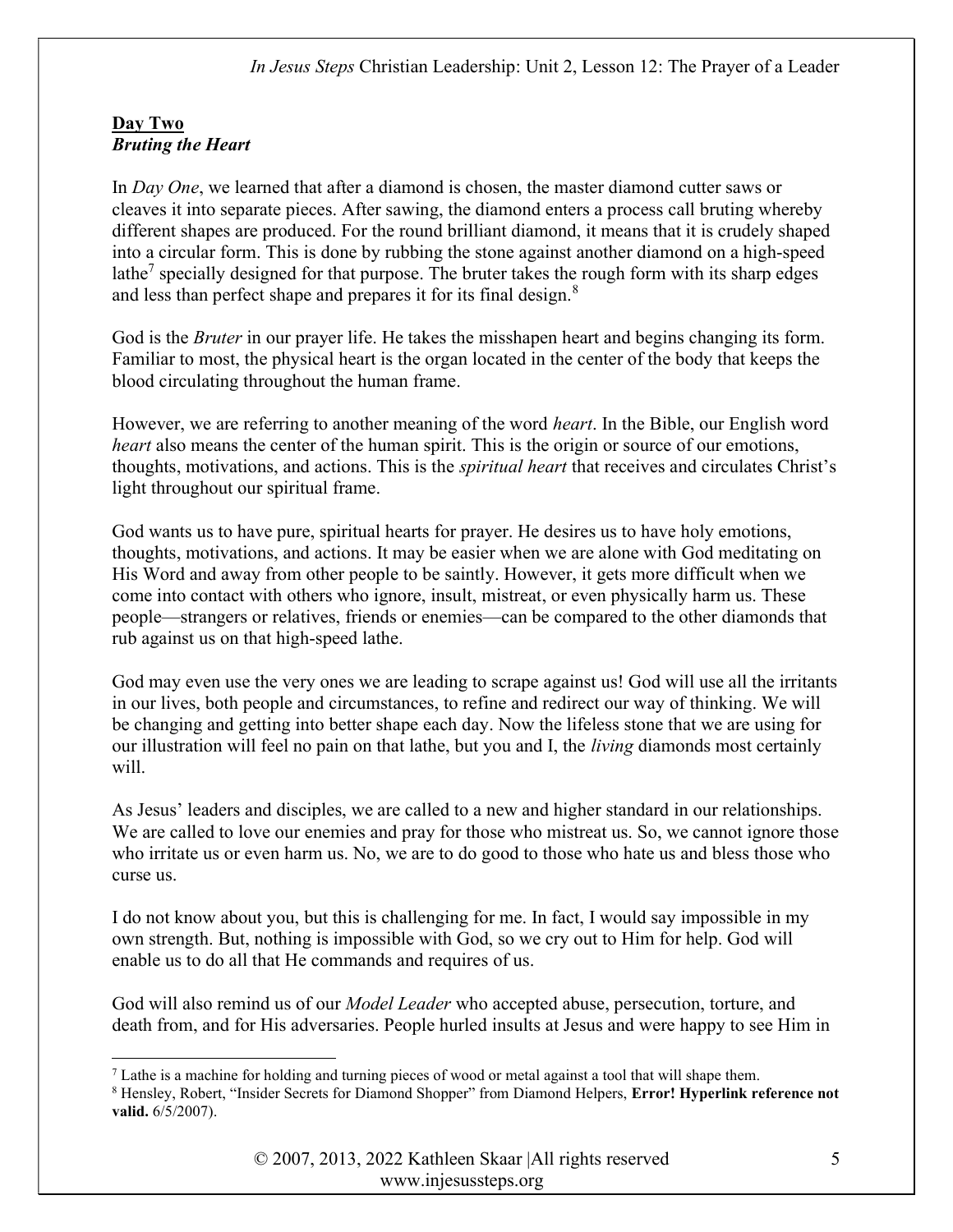agony. Jesus, on the other hand, prayed for His enemies, "Father, forgive them, for they do not know what they are doing" (Luke 23:34).

Jesus always practiced what He preached. Let us pray that we always practice what we preach or advocate. Jesus has the same character as His Father and so should we. We belong to God's family and as His children we should display His godly character which includes loving and praying for our enemies

#### Read Luke 6:27–28 and answer question 14–17:

"But to you who are listening I say: Love your enemies, do good to those who hate you,  $^{28}$ bless those who curse you, pray for those who mistreat you." Luke 6:27–28 (Mistreat includes insulting treatment, abuse, disparage, and treat in an insolent or spiteful manner.)

14. Jesus commands us to: "Love your  $\qquad \qquad$ , do  $\qquad \qquad$  to those who

you, \_\_\_\_\_\_\_\_\_\_\_\_ those who \_\_\_\_\_\_\_\_\_\_\_ you, \_\_\_\_\_\_\_\_\_\_\_\_ for those who mistreat you."

15. Why do you think Jesus commands us to pray for those who mistreat us (see Luke 6:35–36)?

16. Share a time when someone hurt or insulted you, and yet you still prayed for that person?

17. Prayerfully consider anyone in your life who is mistreating you now or has mistreated you in the past. Pray for that person or persons this week and share about the experience.

As the saying goes, "There are two sides to every story." We may have contributed to an interaction or situation that caused us pain as well as the other person. Sadly, we are capable of hurting or mistreating others. Sometimes we may not have intended to hurt someone or may not even be aware of it. We should examine our hearts to see what our part is in any situation.

18. Share a time when you mistreated another person, including how you felt and what you did about it?

19. Pray and ask God to reveal any person you've hurt in any way and what God would like you to do about it.

20. Share what God revealed in #19 and how the Holy Spirit led you.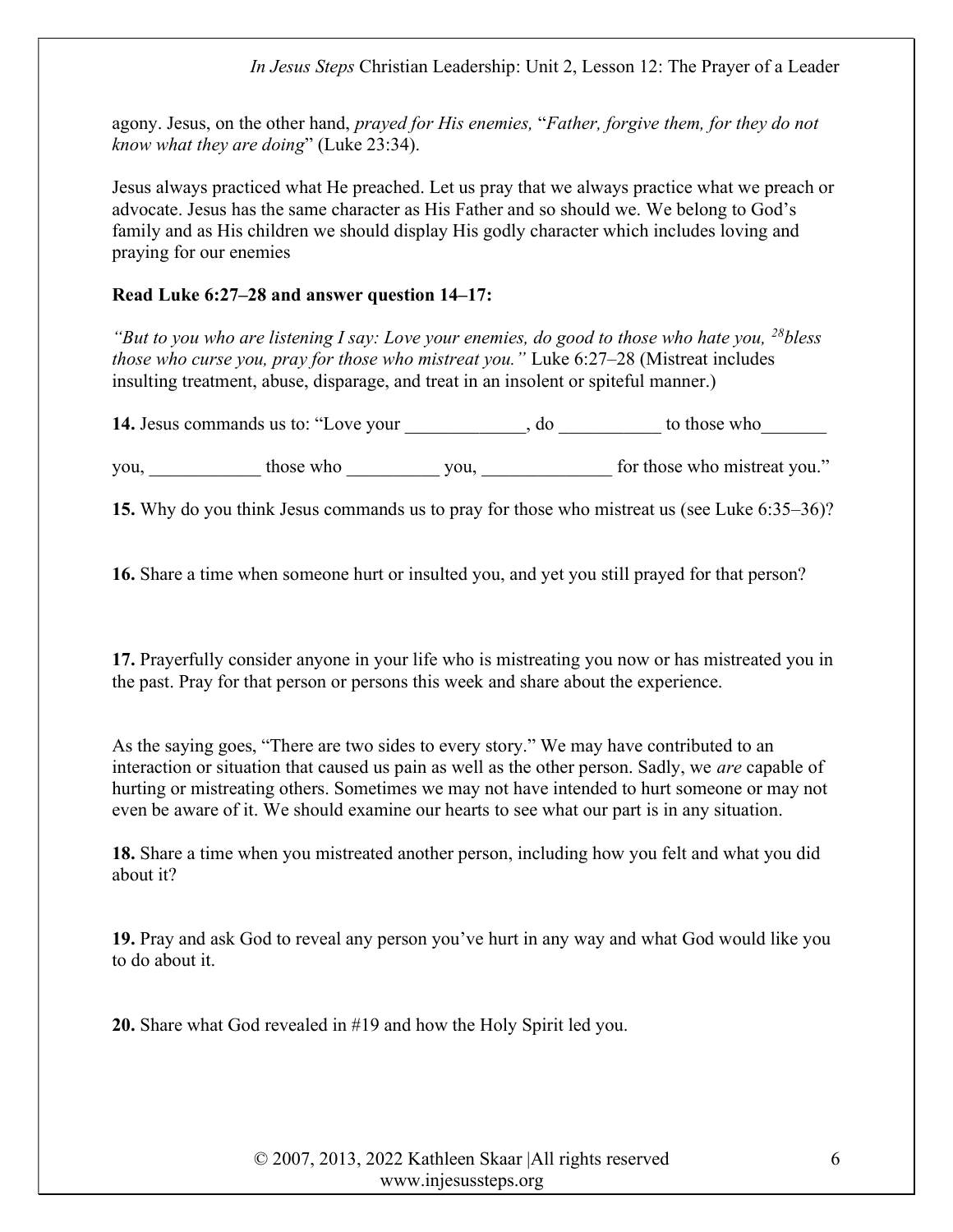Accountability: Be prepared to share your answers to #15–20 with your discipleship team.

Most of the time we only see with self-centered eyes. We focus on our pain and troubles rather than on the other side. The other people involved may not be Christians and in desperate need of God. Satan may have brainwashed and perverted their minds to the extent they are in spiritual bondage and need rescuing. It is easy to lose sight of their need in the face of excruciating torture and severe persecution. Only through Jesus and His Spirit can we endure and overcome.

Even when the people involved are all Christians it is still possible to lose sight of what God is doing through the situation. Most likely God is working things out for both sides to increase in holiness and be refined into the image of His Son (Romans 8:28–29). We need to remind ourselves of this fact regularly and pray that we do not dwell on our pain and the unwarranted attack against us. Pray that the recording in our mind of what happened stops playing in our minds and is replaced with praise and worship of how God is working things out for His glory.

To God's glory there *are* Christians around the world who are experiencing even more than hate and mistreatment—they are being persecuted for His name's sake. They are suffering physical abuse and injury. It's estimated that 1 in 8 Christians worldwide are persecuted for their faith.<sup>9</sup>

- "Over 340 million Christians living in places where they experience high levels of persecution and discrimination
- 4,761 Christians killed for their faith
- 4,488 churches and other Christian buildings attacked
- $\bullet$  4,277 believers detained without trial, arrested, sentenced or imprisoned"<sup>10</sup>

These men, women, and children are following in Jesus's steps. Jesus accepted persecution and death so that our sins may be forgiven, and we are restored to God. Jesus is perfect just like His Father. He loved His enemies and prayed for those who persecuted Him (Luke 23:34; Ephesians  $5:1-2$ ).

## Read Matthew 5:44–45 and answer question 21–24:

But I tell you, love your enemies and pray for those who persecute you,  $45$ that you may be children of your Father in heaven. He causes his sun to rise on the evil and the good, and sends rain on the righteous and the unrighteous. Matthew 5:44–45 (Persecute is to treat in a manner designed to injure, grieve, or cause distress or problems.)

21. Jesus now commands His disciples to pray for those who you (v. 44).

22. What is the reason Jesus commands us to pray for those who persecute us (v. 45)?

23. How difficult is it for *you* to pray for those who mistreat or persecute you? Impossible Difficult Easy (Underline One)

<sup>9</sup> Open Doors < https://www.opendoorsusa.org/2021-world-watch-list-report/>(Accessed 1/14/2022)

<sup>10</sup> Open Doors< https://www.opendoorsusa.org/christian-persecution/>(Accessed 1/14/2022)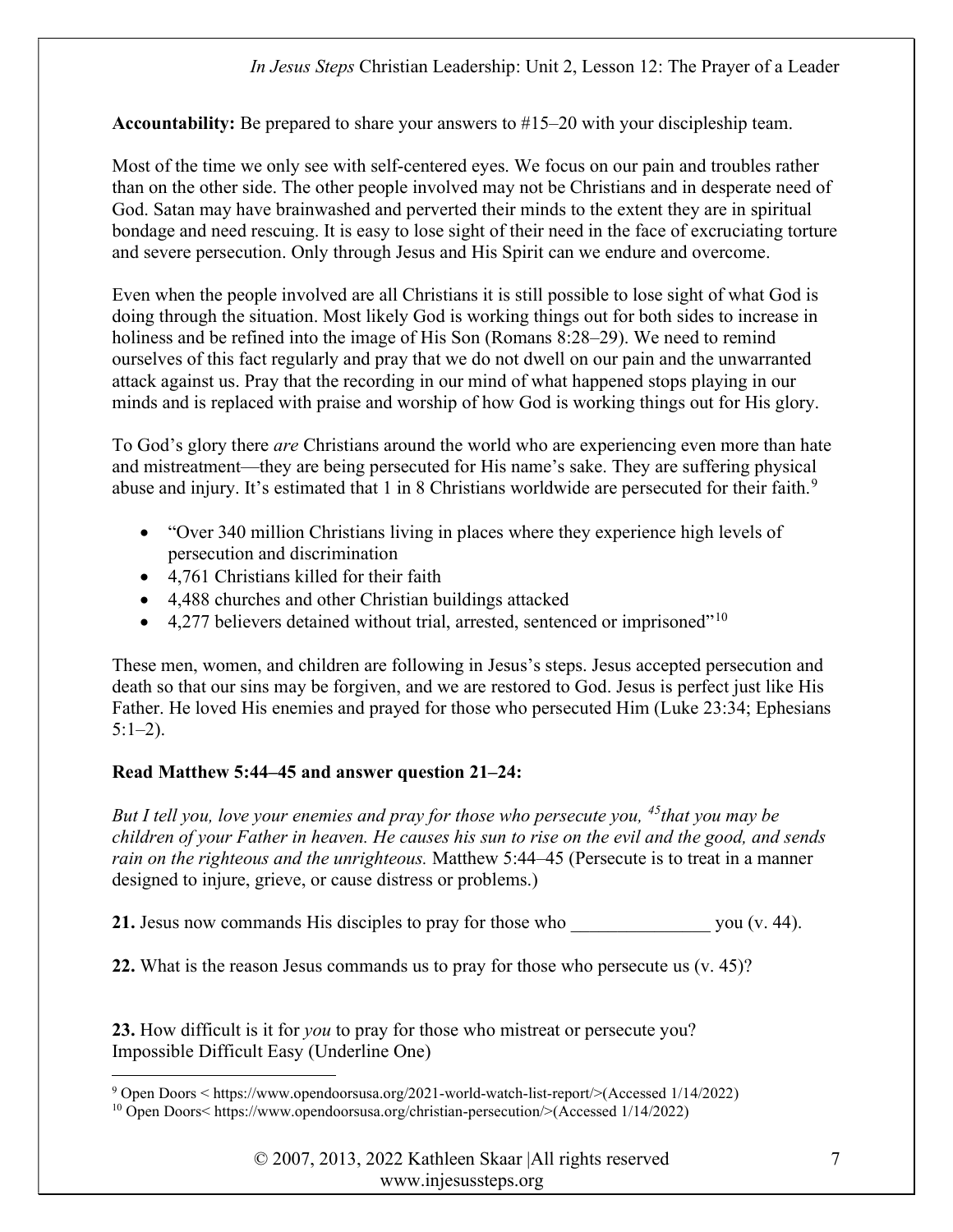24. If there is anyone in your life right now that you do not want to pray for, please explain and seek prayer from your discipleship team.

Accountability: Be prepared to share your answers to #21–24 with your discipleship team. Also pray for each other during your prayer time to succeed at *praying* for those who mistreat or persecute you so that you may be like God the Father and God the Son.

Praying for those who mistreat and persecute us does not mean we should stay in a dangerous or toxic situation if it is possible to escape. Moses escaped to Midian when Pharaoh threatened to kill him (Exodus 2:15), David hid himself when Saul was trying to kill him (1 Samuel 9:1–2), and Paul escaped over a wall in a basket when the Jews were conspiring to kill him (Acts 9:23– 25). Each person's situation is unique, and we should pray for God's direction and protection.

As a praying leader or disciple, you may have questions. How long or how many times should I pray for my enemies? What do I pray for those who mistreat and persecute me? The length or duration of time to pray for others depends on your situation. Ask the Holy Spirit to guide you in both the time and the subject of prayers. The following prayer suggestions may be helpful.

## How to Pray for Those who Mistreat and Persecute You

1. Pray to see from God's perspective (viewpoint) and the other person's regarding the situation (Isaiah 55:8–9; Matthew 7:12). Pray against a self-centered and selfish heart and response.

2. If the people involved are not believers, pray for their repentance and salvation (2 Timothy 2:25; 2 Peter 3:9). If believers, pray that they recognize their offense and repent. Pray also to recognize any part you may have had in the situation. Confess and repent your own offense.

3. Forgive them and pray for God to forgive them (Luke 23:34; Acts 7:60). Trust God.

4. Pray for God's will and blessing in the offender's life; pray for God's will and blessing in your life as well (Jeremiah 29:11; Hebrews 13:21). Is it God's will for you to remain in your current situation, or seek escape? Pray for their physical, emotional, and spiritual needs—similar to how you pray for yourself and your family (Philippians 4:19). Trust God.

5. Pray for reconciliation, resolution, understanding, and peace (Matthew 5:24, Luke 17:3; Hebrews 12:14). Then, follow Matthew 18:15–17 for reconciling with believers. For nonbelievers seek God daily for your strength, attitude, and response. Trust God.

6. As in all circumstances, pray for God's name to be glorified in your mistreatment and persecution (Psalm 115:1). Pray all would see Christ in you and change their lives accordingly (Colossians 1:27). Trust God.

7. Lastly, pray for your own discipline and self-control (Proverbs 25:28: 2 Timothy 1:7)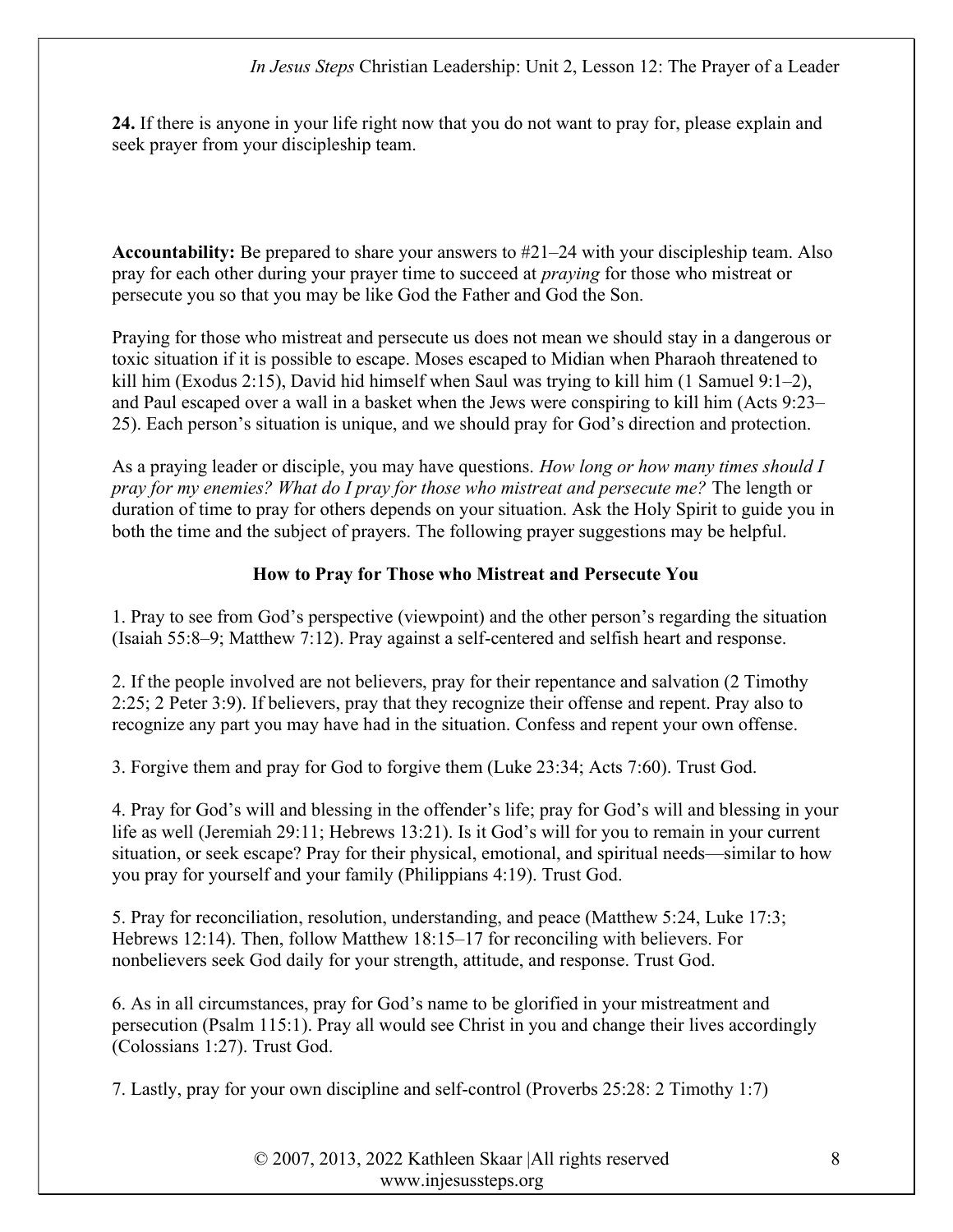Most of us recognize how difficult it is to pray for those who hurt us. So, we must be on constant guard to keep our emotions in check. Understand that the mind must be disciplined just like the body. When you were a baby, you had no control over your hands, feet, or even bodily functions. You really could not do anything for yourself. The idea of being in that stage again would be terrifying for any adult. (For those who are actually in this situation, due to accident or illness, they must learn total trust in God for everything.)

The mind has to be disciplined just as rigorously as the body so that holy, pure, and righteous thoughts are natural. God cares about the way we think, and our thoughts will be judged (Matthew 5:27–30; Acts 8:22). Our aim or goal is to always think the way Christ thinks.

When we think like Christ, we will also pray like Christ. For the mouth speaks what the heart is full of (Matthew 12:34b). When our hearts are full of holy, pure, and righteous thoughts, we will pray in this same manner. Our words or thoughts will mirror Christ's.

Proverbs 4:23 warns us: Above all else, guard your heart, for everything you do flows from it. That means our actions, deeds, thoughts, and prayers all come from our hearts. With a right heart, we not only do what is right, we will also pray the right prayers for ourselves and others.

# Read 2 Corinthians 10:5 and answer questions 25–27:

We demolish arguments and every pretension that sets itself up against the knowledge of God, and we take captive every thought to make it obedient to Christ. 2 Corinthians 10:5

25. Is it possible to take captive every thought and make it obedient to Christ? Y N (Underline One)

26. Why are obedient thoughts to Christ important to *your* prayer life?

27. What are some practical ways that *you* can train and discipline yourself to take every thought captive so that your prayers are pure and acceptable to God?

Watching what goes into your mind is a good practical way to start disciplining your mind. Read Christian books, listen to godly music, and watch movies that honor Christ. If you are having a problem with a particular subject such as praying for your enemies or unforgiveness, search the Scriptures and immerse your mind with what the Bible says about those subjects. The concordance (word directory to find Scripture passages) and subject index in the back of study Bibles are helpful as well as internet searches.

Do not read, listen to, or watch anything that perpetuates wrong thinking. This is war against the powers of darkness who want to trick and manipulate you into having their agenda on your mind instead of God's. Walk away from harmful gossip, talk, or joking. Remember you are the leader

> © 2007, 2013, 2022 Kathleen Skaar |All rights reserved www.injesussteps.org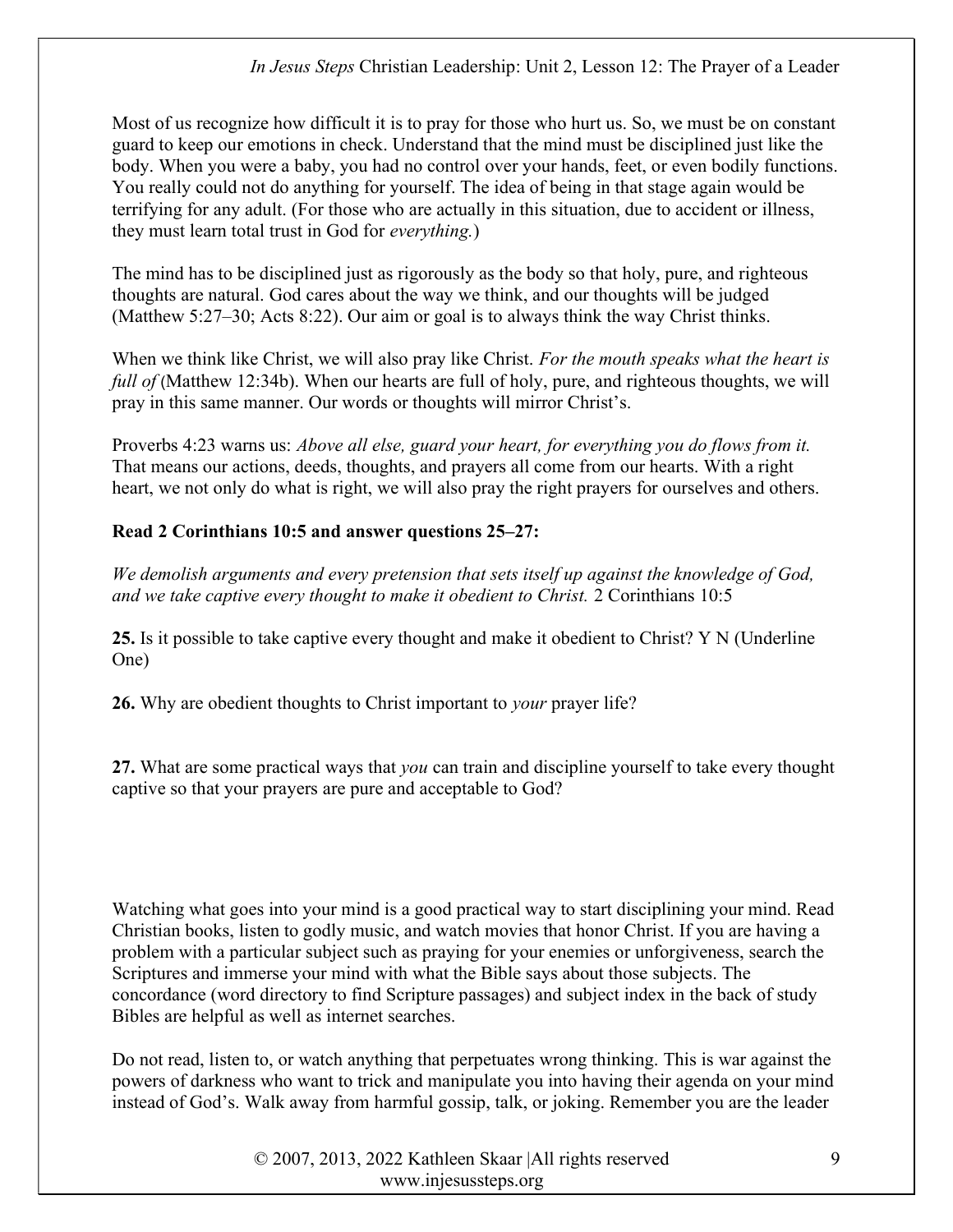and not the follower. If you are ridiculed or persecuted, be joyful for great is your reward in heaven (Matthew 5:10–12).

Pray and ask for prayer. A leader is humble and will ask for prayer from other devoted Christians in their struggle for righteousness. You need back–up. Bear in mind that you are not fighting this battle alone.

"Who has known the mind of the Lord so as to instruct him?" But we have the mind of Christ. 1 Corinthians 2:16

28. Paul tells us in 1 Corinthians 2:16 that we have the of Christ.

Emotionally, I was going through a hard time because of someone close to me. This person had hurt me deeply. I was feeling rejected, unloved, and certainly unappreciated. It was difficult not to nurse my "self-righteous" and "poor-me" attitude. In the midst of my personal storm, I was seeking God; I did not like, nor did I want to have these negative feelings. But it was so hard!!

Then, I read 1 Corinthians 2:16 and was reminded, *I have the mind of Christ*. So, I started reciting this truth to myself each day. I have the mind of Christ. I have the mind of Christ. I have the mind of Christ.

A few days later, unkind thoughts of that person crept into my mind. However, my "mind of Christ" overrode my wrong thinking with: "Father, forgive them, for they do not know what they are doing." Luke 23:34 (I was not given the chapter and verse, but I am listing it here for your reference.) I was shocked at the forcefulness of the words in my mind. We certainly do have the mind of Christ, and we need to discipline ourselves to listen and respond.

## Action Step

29. Ask God to bring to your mind someone who has mistreated you. Ask the Holy Spirit to give you Christian love for him or her and to lead you in praying for this person daily for one week. At the end of the week, please answer the following question:

What did the Lord reveal to you during the week about this person or situation?

Accountability: Be prepared to share your answers to #29 with your discipleship team.

—End Day Two—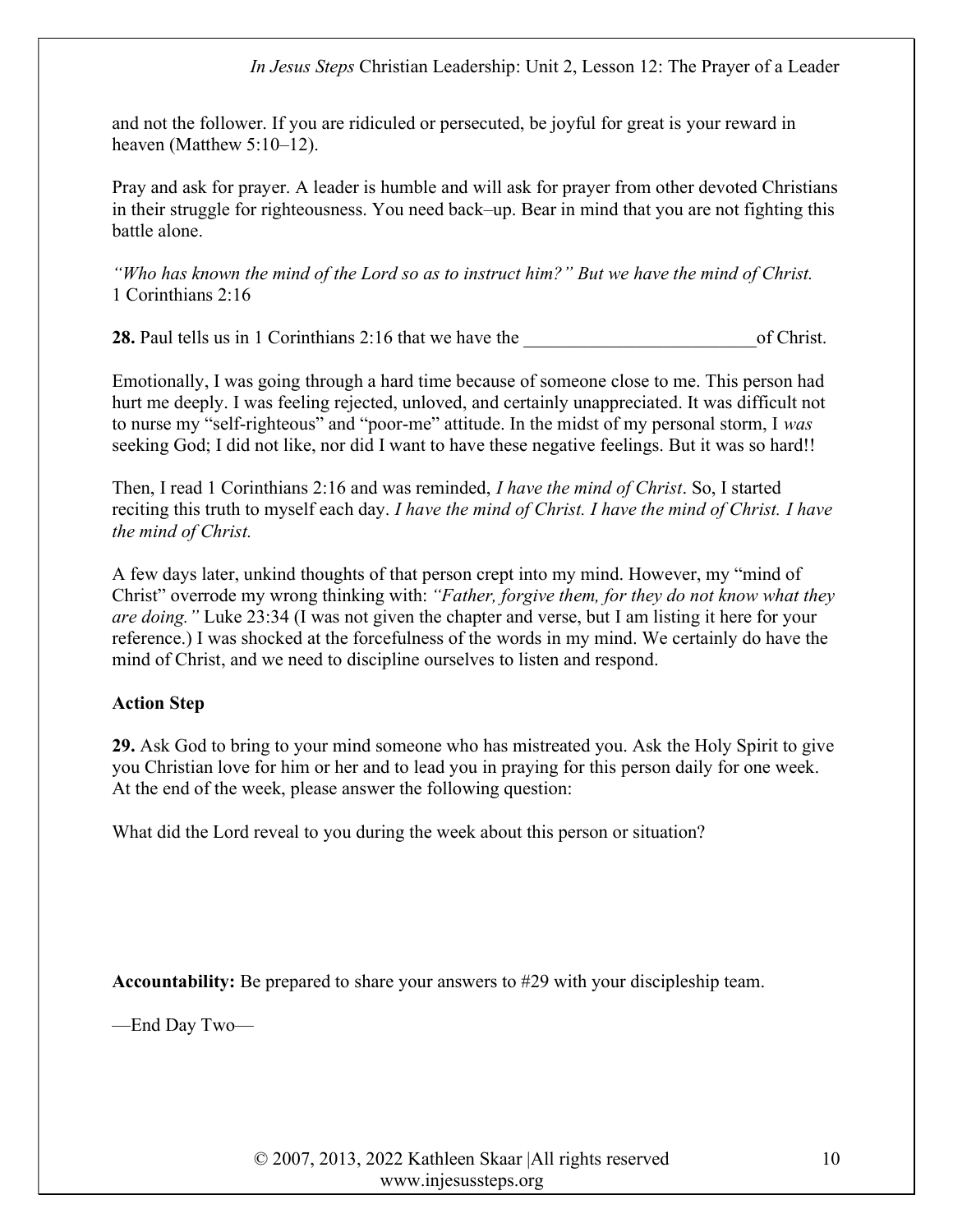# Day Three Faceting the Heart in Prayer

After the bruting where the diamond has been roughly shaped into its round form, the next stage is faceting. A round diamond usually has 58 facets or planes. This long and delicate process grinds each flat plane onto the diamond's surface. As with each stage in the diamond process, this step takes a lot of skill and patience.

The word *facet* was originally used in 1625 to describe the planes on the diamond. It is derived from the French word *facette*, which means "little face." When you look closely at a brilliant stone, you can see all the different faces or planes reflecting the light from within. In fact, that is why the 58 facets were designed. This design has proven successful in refracting<sup>11</sup> and reflecting the most light that falls upon the diamond and then back to the viewer.

God is faceting living stones so that they will also be successful in refracting and reflecting His light. There are many facets to a leader's prayer life such as prayer and fasting (Luke 2:37), prayers of praise and thanksgiving (Acts 13:2), intercession for healing (James 5:14–15), miracles (Matthew 17:20), casting out demons (Mark 9:29), provision (Philippians 4:6), mercy (Hebrews 4:16), revival (2 Chronicles 7:14), and others.

The first step in the faceting process is to grind the large facet at the top of the diamond. We might liken this to the time we spend alone with the Father, Son, and Holy Spirit. Our personal and prayer relationship with God is foremost. The other facets of our prayer lives and our leadership assignments will flow naturally out of our quiet times with God.

# Read Deuteronomy 4:29 and answer questions 30–31:

But if from there you seek the LORD your God, you will find him if you seek him with all your heart and with all your soul. Deuteronomy 4:29

30. Moses tells the Israelites that if you seek the your God, you will find

Him if you seek Him with all your and with all your and with all your

31. As a Christian leader, how are *you* seeking the LORD your God with all your heart and with all your soul?

Accountability: Be prepared to share your answers to #31 with your discipleship team.

<sup>&</sup>lt;sup>11</sup> "Refraction is the bending of light (it also happens with sound, water, and other waves) as it passes from one transparent substance into another. This bending by refraction makes it possible for us to have lenses, magnifying glasses, prisms, and rainbows. Even our eyes depend upon this bending of light. Without refraction, we wouldn't be able to focus light onto our retina." Science Learning Hub, Refraction of Light< https://www.sciencelearn.org.nz/resources/49-refraction-of-light>(Accessed 1/17/2022).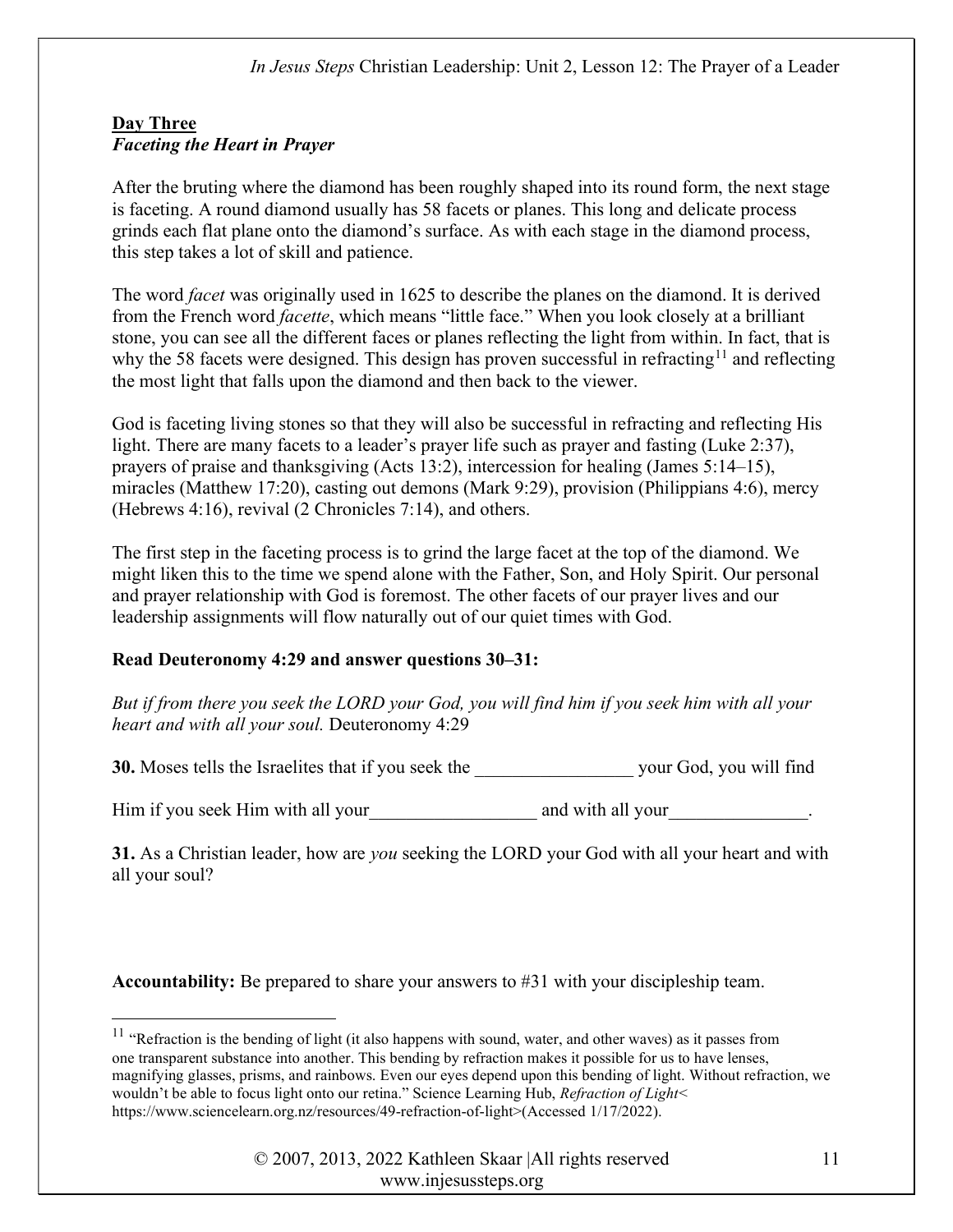One of the ways we seek God with all our hearts and souls is to sit at His feet or enter into His presence when we rise in the morning. We begin to look for Him in our first waking moments. God is on our minds and in our hearts. We ask the Holy Spirit to guide our prayers (Romans 8:26) so our communication with God is pleasing and brings us closer to Him in relationship. This is also an excellent time for God to give us assignments that result in effective service.

### Read Deuteronomy 4:7 and answer questions 32–33:

What other nation is so great as to have their gods near them the way the LORD our God is near us whenever we pray to him? Deuteronomy 4:7 (Moses is speaking to the Israelites.)

32. Outside of the LORD our God, can anyone answer prayers? Yes No (Underline One)

33. What will cause God to come near to nations and people today when we pray (See John  $14:6 - 7$ ?

34. Read Matthew 7:23. Do you think it likely that Jesus will tell believers who are *sincerely* seeking Him in prayer each day, "I never knew you. Away from me, you evildoers?" Yes No (Underline One) Explain your answer:

Then I will tell them plainly, 'I never knew you. Away from me, you evildoers!' Matthew 7:23

Accountability: Be prepared to share your answers to #34 with your discipleship team.

Although the Holy Scriptures are an integral (essential, fundamental) part of prayer and knowing God, He can work in other ways if the Bible is not available.

"For decades, a well-documented phenomenon has been occurring in the Muslim world—men and women who, without knowledge of the gospel, or contact among Christians in their community, have experienced dreams and visions of Jesus Christ. The reports of these supernatural occurrences often come from "closed countries" where there is no preaching of the good news and where converting to Christianity can invoke the death sentence. But these are more than just dreams. Setting them apart is the intense reality of the experience and the surrender of one's heart and mind to Christ in the wake of the dream. A common denominator appears to be that the dreams come to those who are seeking—as best they can—to know and please  $God. "12"$ 

For example, there is the "story of Khosrow, who, as a teenager in Iran, despaired of life itself. That is, until he experienced a vision of Jesus Christ. In the vision, Christ extended his hand toward Khosrow, inviting him to take hold and promising him that

 $12$  Lausanne World Pulse Archives, More Than Dreams: Muslims Coming to Christ Through Dreams and Visions, Category: Perspectives, Issue: 01–2007< https://lausanneworldpulse.com/perspectives-php/595/01-2007>(Accessed 1/17/2022).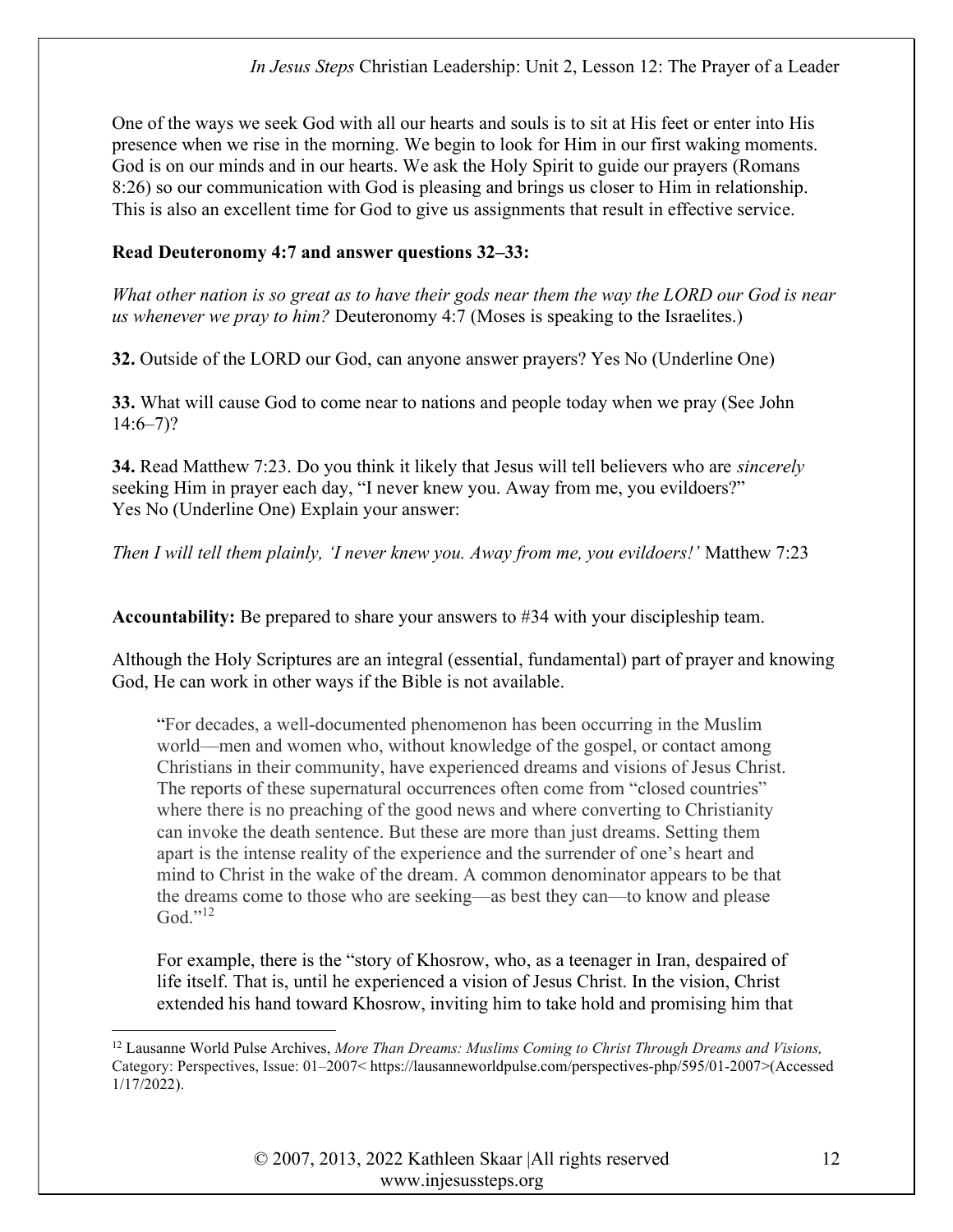his 'life would change forever.' Khosrow took Jesus' hand and, as he describes it, "waves of electricity flowed through my body over and over again. I wept for the first time since I was a child and joy filled my heart.

"Dini also came to faith in Christ as a teenager in her native Indonesia. Feeling let down by family, friends, and society and drifting into rebellion, Dini nonetheless yearned to know God and please him. On the night of Lailatur Qodar, when Muslims around the world make individualized prayers to Allah, Dini experienced a vision of Jesus Christ, who appeared before her and told her to follow him. Dini was hesitant. As a Muslim, she realized that following Christ would make her a Christian. But she overcame her fear and committed her life to Christ that same night. Peace filled her heart, even as persecution began."<sup>13</sup>

For believers who do have access to a Bible, we should read and meditate on it daily. We should also help others get access to God's Word. For example, there was a group of believers in a closed country where the Bible was not allowed. The leader of the group got a hold of one Bible and proceeded to tear out the pages so that each person would have some of God's Word. They would then exchange the pages with each other.

If you are in a closed country right now, memorize the bible verses in this study, and give it to others. Pray for God to provide bibles for each member of your community of believers and to flood your country with His word.

The Bible is God's revelation of Himself to us. That is, He reveals and shows Himself to us through His Word. Knowing Scripture keeps us from making up things about God. It also helps us to pray as we come to know God and understand His ways. As a disciple and leader, you must pray to God in the way He desires.

For example, God is sovereign (Psalm 71:16; Isaiah 10:10). Knowing God is in control of everything makes a big difference in how we make requests to Him. If we did not know that God has the power and the control of all circumstances in our lives, we would lack confidence in God's ability to deliver or make good on His promises. He wants us to trust in His ability when we pray. God is able! He is in a position to do anything and everything He desires.

Recall the verse you memorized in day one of this lesson: This is the confidence we have in approaching God: that if we ask anything according to his will, he hears us. <sup>15</sup>And if we know that he hears us––whatever we ask––we know that we have what we asked of him. 1 John 5:14–15

35. According to 1 John 5:14, if we ask anything according to His He hears us.

Human will is the mental faculty by which a person decides upon and controls their own actions or those of others. God's will is similar. He has determined a plan or a purpose for everything in all creation. So, when we pray according to what He wants and approves, He brings it to pass. Christian leaders seek God day and night to know Him and get their lives in line with His plan.

13 Ibid.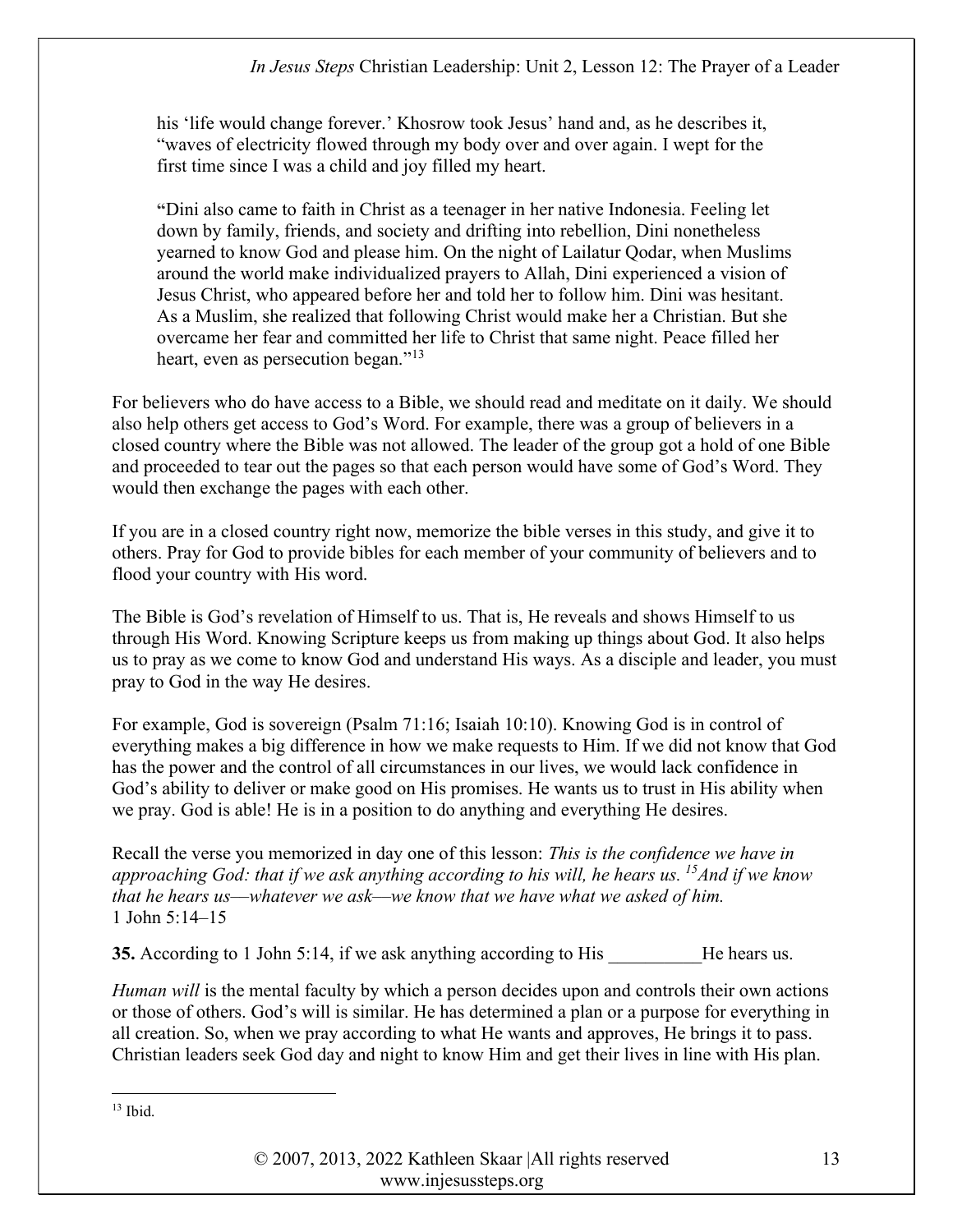Within Scripture is God's determined plan and purpose for creation. All people are part of creation and therefore, the plan for our lives are within the pages of Scripture. Our leadership, although unique in certain aspects, will always fall within the boundaries God has outlined in His Word and is centered on Christ. Therefore, it is beneficial to pray the Scriptures back to God.

# Acton Step: Praying Scripture

Evan Howard, a former pastor and professor, writes in his book Praying the Scriptures, "To pray the Scriptures is to order one's time of prayer around a particular text in the Bible." We can take a topic from the text, personalize verses, or pray the scripture word for word. The following is an example of praying Scripture word for word.

What is more, I consider everything a loss because of the surpassing worth of knowing Christ Jesus my Lord, for whose sake I have lost all things. I consider them garbage, that I may gain Christ  $\alpha$  and be found in him, not having a righteousness of my own that comes from the law, but that which is through faith in Christ—the righteousness that comes from God on the basis of faith. Philippians 3:8–9

Almighty God, I consider everything a loss because of the surpassing worth of knowing Christ Jesus my Lord, for whose sake I willingly lose all things. I consider them garbage, that I may gain Christ and be found in Him, not having a righteousness of my own that comes from the law or legalism, but that which is through faith in Christ—the righteousness that comes from You O God on the basis faith. Amen.

36. Choose a Bible text, citing chapter and verse, and write a prayer using the concept of praying Scripture.

Accountability: Be prepared to share your answers to #36 with your discipleship team.

Laser Prayers: In addition to praying Scripture and in-depth prayers, we can and should pray all kinds of prayers, anytime and anywhere. We might call these prayers—laser prayers. Even in the middle of a conversation with someone, we could silently ask God for help us with the right words or fill us with His wisdom. Our prayer is sent to God just like a laser beam in speed and intensity. God, in turn, can direct a laser beam answer with perfect precision and accuracy. God never misses the mark and always answers and accomplishes that which He desires.

—End Day Three—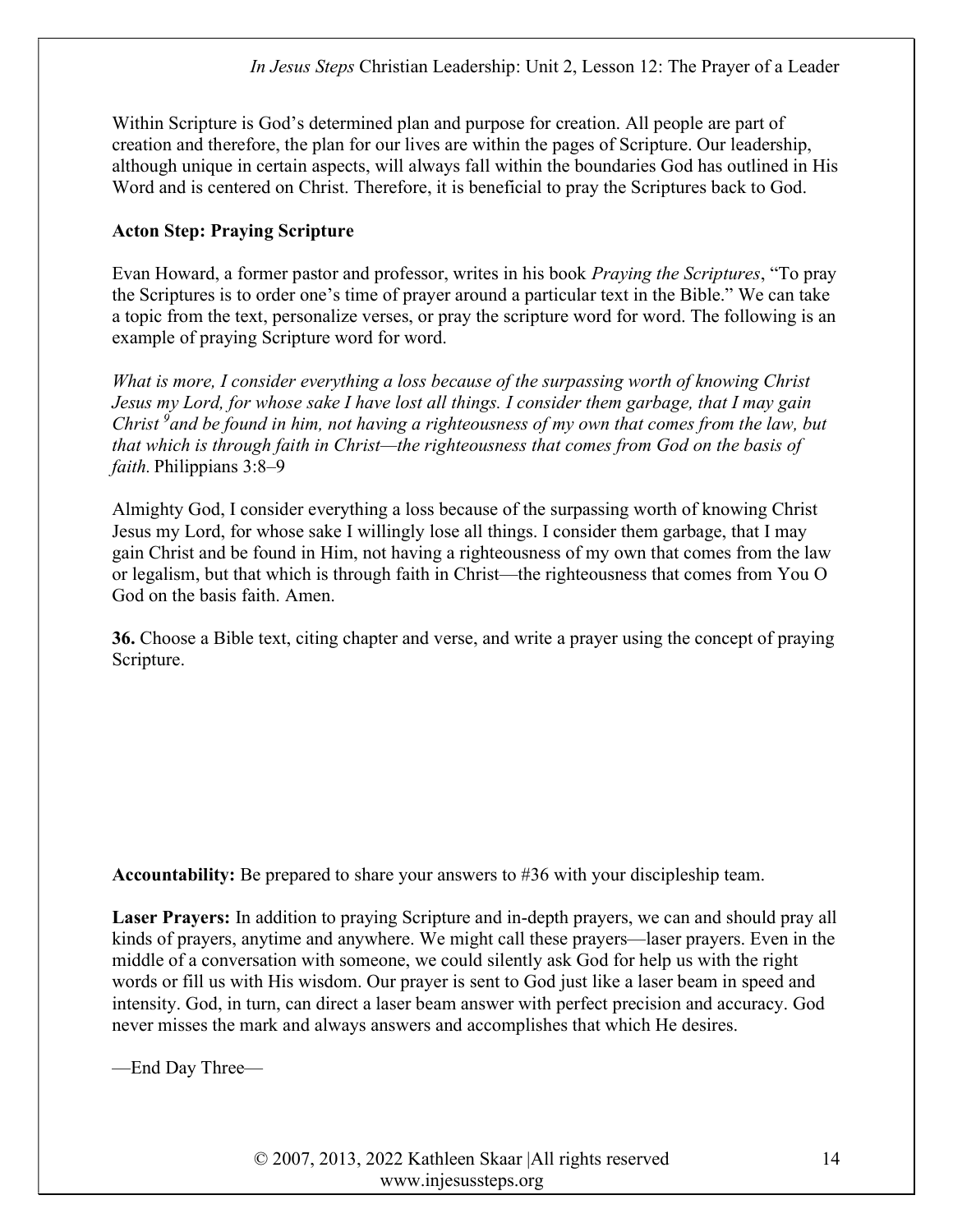# Day Four Polishing the Heart

After the diamond is faceted, it is polished. The verb polish simply means to make smooth or shiny, usually by rubbing. It also means to improve, complete, or perfect in some way.

"Polish influences how well light is able to pass through a diamond and is very important to a diamond's brilliance. It is necessary to select a diamond that is laboratory certified with good, very good, or excellent polish. Diamonds that have poor to extremely poor polish are less brilliant because they have microscopic polish lines that blur the surface of the diamond. These polish lines reduce the amount of light that enters or exits a diamond."<sup>14</sup>

The Holy Spirit is the Christian leader's Polisher. The more highly polished you are, the more like Christ you will shine and the more powerful your prayers. Would you like to be a praying leader, well-polished, flawless, and brilliant in power? Then welcome the Holy Polisher into your heart to start working on absolutely every aspect of your life. This includes attitudes, thoughts, dreams, family, work, recreation, finances, and all relationships.

37. Have you surrendered every aspect of your life to the Holy Spirit? Y N (Underline One)

38. Is there anything you are trying to control and have not given to God? Y N (Underline One)

39. Pray and ask God to loosen your grip on everything in your life except Him.

Accountability: Be prepared to share your answers to #37–38 and pray #39 with your discipleship team.

# Read Ephesians 6:18 and answer questions 40–41:

And pray in the Spirit on all occasions with all kinds of prayers and requests. With this in mind, be alert and always keep on praying for all the Lord's people. Ephesians 6:18 (See Jude 1:20–21)

40. How are we to pray on all occasions and with all kinds of prayers and requests (v. 18a)?

41. By keeping in mind we are to pray in the Spirit on all occasions, what are we to do (v. 18b)?

We are to pray in the Holy Spirit with all kinds of prayers and requests. In is a common word that we use all the time. It is also a simple word, with just two letters.

In is a part of speech called a preposition. The preposition establishes a relationship such as space, time, accompaniment (addition), cause, or manner between its object and another word in the sentence. The Holy Spirit is the object in Ephesians 6:18 and Jude 1:20; prayer is the other

<sup>14</sup> Sun Jewelry website:<ehttp://www.sunjewelry.com/diamond–education–polish.html>(Accessed 7/17/2007)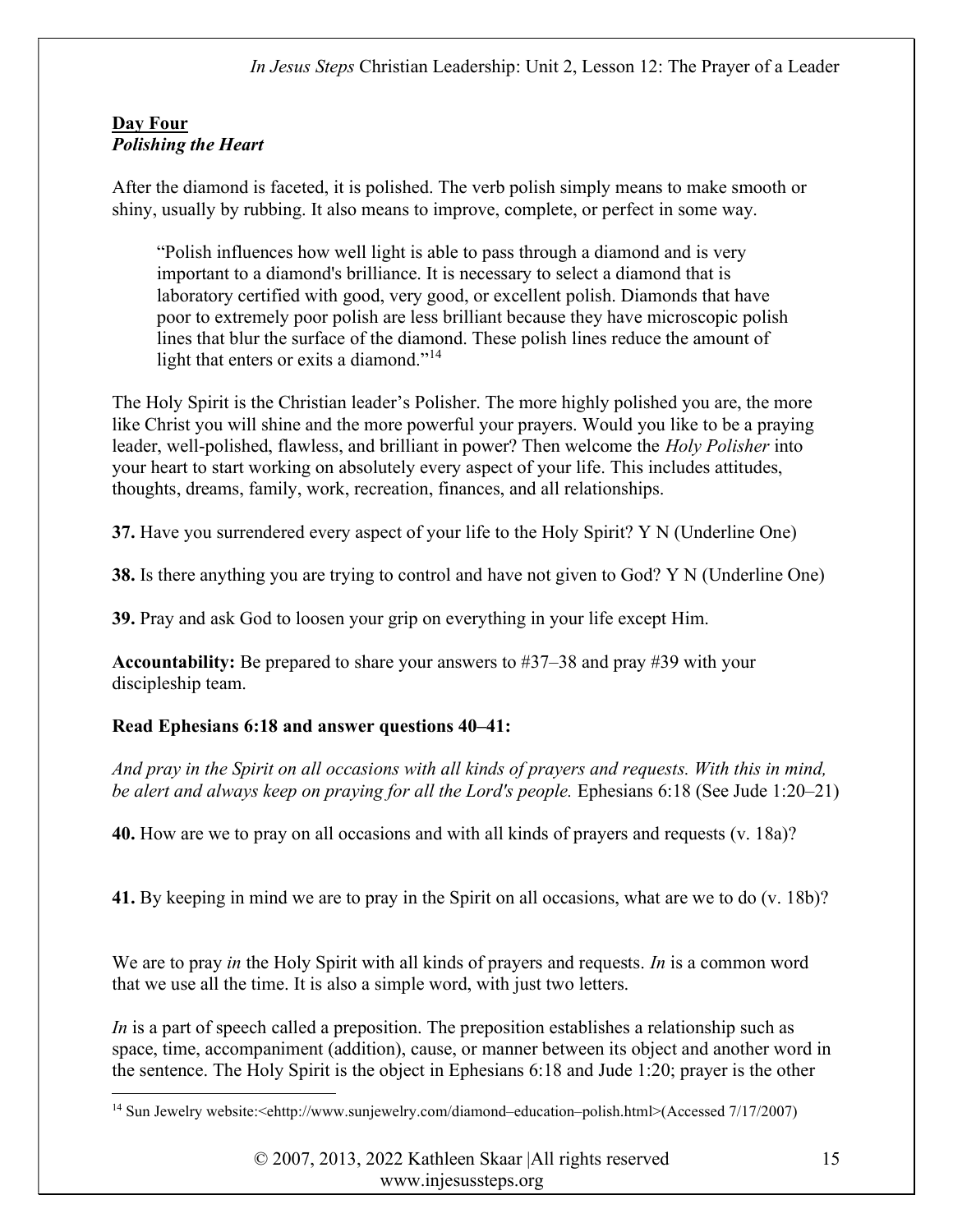word (verb) in each of these sentences or verses. Therefore, there is a relationship between the Spirit and our prayers. The Spirit moves in accordance with our prayers and at the same time affects them.

Besides being a preposition, in has specific meanings. First, it is defined as within the limits, bounds, or area of such, as in the living room or in the water. Praying in the Spirit means we are totally immersed in the Spirit. He surrounds us and envelopes us.

42. When you pray, are you aware of the Spirit's presence encompassing or surrounding you? Y N (Underline One)

When we are in the living room or in the water, we are conscious of our surroundings. We know where we are! In the same way, we need to be sensitive, responsive, and alert to the Spirit's presence. We need to be intentional in looking for the manifest (evident, clear) presence of God. We *must* look past our physical surroundings and be aware of the Holy Spirit.

I remember a time when I was still serving the Lord at CLI Prison Alliance. During our staff prayer time, we prayed that we would have an opportunity to share the gospel of Jesus Christ. We pray this regularly through our *In Jesus Steps* discipleship teams.

About an hour after our staff prayer time, I went to the bank and decided to stop by a "dollar store" to pick up a couple of birthday cards. As I was checking out, I noticed a couple in front of me. The Holy Spirit gave me a keen interest in them.

I watched their interactions with each other and the salesclerk. They were not sure they had enough money to pay for their purchases, but as it turned out they did. I also noted their appearance and clothing. When it was my turn to pay I was glad that I had a dollar and change to pay for my small purchase so I would not have to break the twenty-dollar bill in my wallet.

Walking through the parking lot I felt the Holy Spirit nudge me to give the twenty dollars to the couple I had noticed in the store. They were in their car by this time. I sat in my car and prayed, "Lord, I think by the time I get the money out of my purse they will have driven off. If this is really You Holy Spirit, please keep this couple in their car until I can make it over there."

I took out the twenty dollars, two gospel tracts and looked over to see if the car was still there. It was. Then I walked over to the car and knocked on the window. The man looked a little startled but opened his door. I asked him if he had heard of Jesus. He said he had. I said, "Jesus wanted you to have dinner and He asked me to give you this." I handed him the twenty dollars and the two tracts. He hesitated and I said, "It is free, no strings attached."

After he took it, I left and prepared to leave. I had backed my car out of the parking space, and it was now my time to be startled. The woman was standing by my car. She had tears in her eyes and told me the man was touched by the gesture and so was she. She had been abused for many years and did not think God loved or cared for her. She did feel God's love for her today through my words and actions. That is, the Holy Spirit's words and actions through me.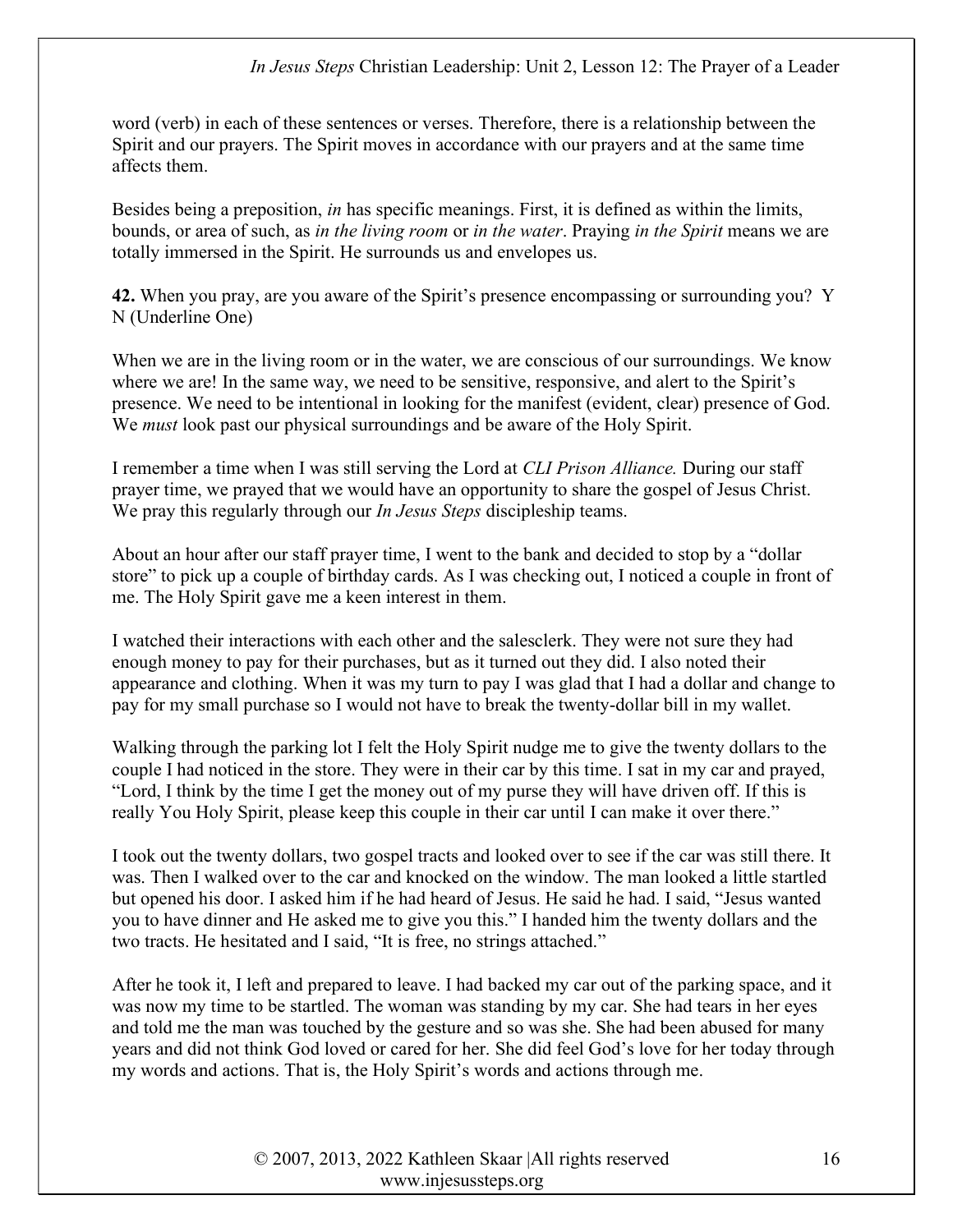I got out of my car, and we talked for a while. The Spirit moved me to share the gospel and Evangeline prayed and trusted Jesus as her Lord and Savior. And yes, that is her name: Evangeline. It is of Greek origin and means "good news" or "messenger of good news."

It was such a blessing to be prompted by the Holy Spirit who enabled me to see the fruit of my obedience! However, I do not *always* feel His presence and promptings. There will be times when Christians do not sense the Spirit's presence, but we should still seek His advice and counsel. No matter our feelings, we must always step forward in faith and action.

However, if there seems to be a break in our relationship with God, we should prayerfully consider sin in our lives. Our sin might be grieving or quenching the Holy Spirit (Ephesians 4:30; 1 Thessalonians 5:19). Therefore, He is more than willing to convict us of our wrongdoing and help us confess and receive forgiveness in the blood of Christ.

There will be times in a believer's life when God's presence is not as evident as at other times. The point is to continue to seek God and have faith that He is with you. He desires to be known and acknowledged so you may bring Him glory (John 16:14). Whether or not you are able to perceive the Holy Spirit, be assured He is working in your life for God's eternal purposes.

Another definition of in is having the activity, occupation, or function of, such as a life in politics or the officer in command. Your activity, occupation and function of praying is guided and influenced by the Holy Spirit. For example, if one chooses a job in politics, that person will function within the government system. Christians pray according to God's system, which is the Spirit's system. Questions and answers about God's system are found in the Bible.

Praying in the Spirit is critical. So, let us look at another meaning of our little friend in. This word also means with the characteristic, attribute, or property of. The Christian leader's prayers should be characteristic of God's heart. The Father, Jesus, and the Spirit are one. Therefore, pray in a way that would be typical of Jesus' prayers. Search the Gospels and study how Jesus prayed and what was important to Him.

Lastly, in indicates doing something with an aim or purpose in mind. When you pray in the Spirit, you have God's aim or purpose in mind. In other words, your prayers are God-centered.

The Spirit dwells in believers (John 14:16–17) and intercedes (asks on one's behalf) in accordance with God's will (Romans 8:26–27.) God and the Spirit are one. So when God searches your heart He will find the Spirit pleading on your behalf with His aim and purpose in mind.

43. Pray in the Spirit and ask God for an opportunity to serve Jesus in love today. Share how the Spirit led You:

Accountability: Be prepared to share your answer to #43 with your discipleship team.

—End Day Four—

© 2007, 2013, 2022 Kathleen Skaar |All rights reserved www.injesussteps.org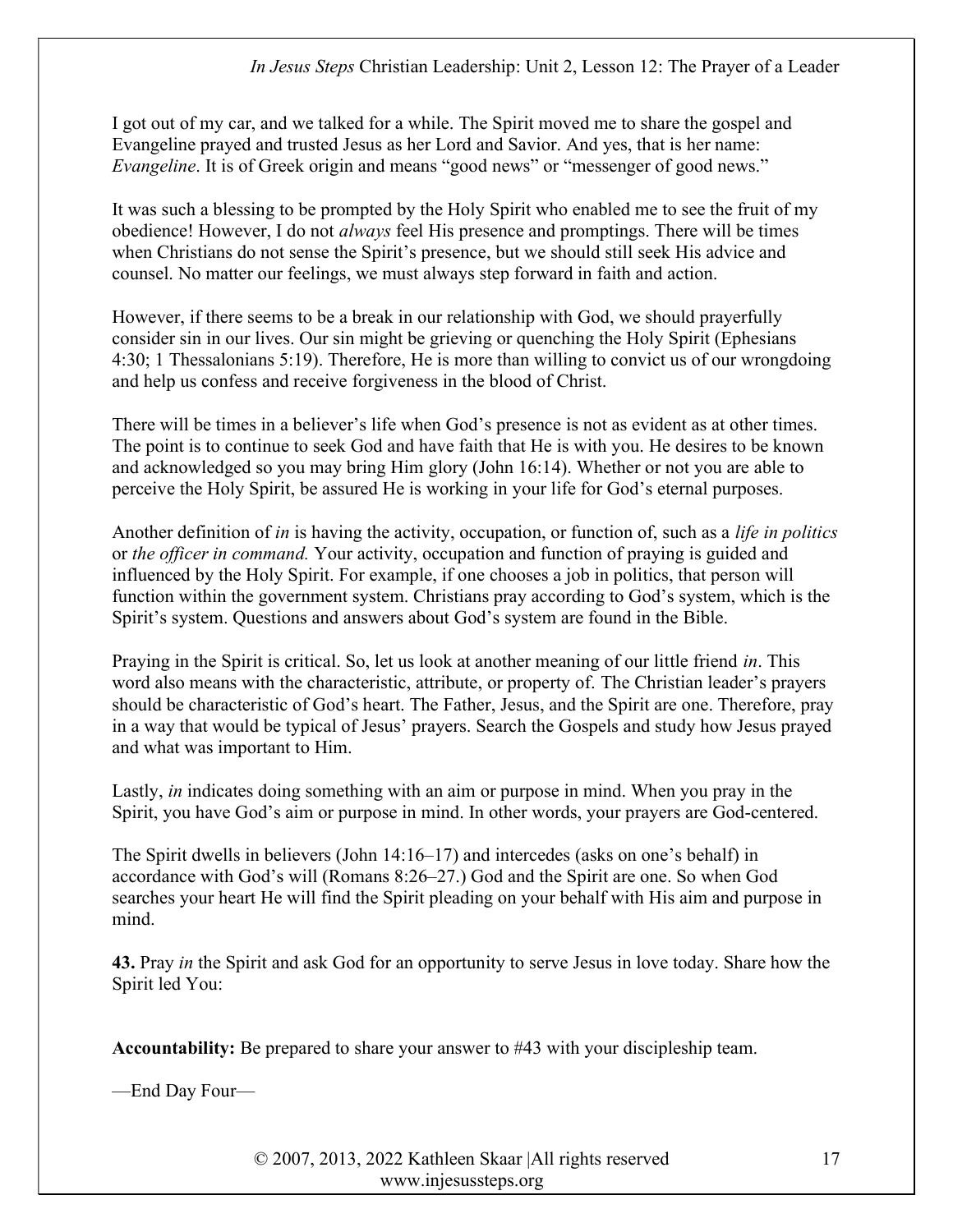# Day Five Cleaning the Heart

The final stage in preparing the diamond involves thoroughly cleaning it in acids and examining it to see whether it meets the quality standards of the manufacturer.<sup>15</sup> Let us talk about the cleaning aspect of the diamond process. It is the final stage of the diamond cutting process but in actuality, it is really an ongoing process in the life of the diamond. For example, diamond jewelry will attract dust, dirt, and grime. Even the natural oils from a person's body will adhere to the diamond and dull its shine. Soap and water are not strong enough to remove the oils, so the diamond needs to be cleaned with a stronger solution such as ammonia and water.

Now just as the diamond is cleansed and examined, you, the living diamond must go through a similar process. Ask the Holy Spirit, the Examiner, to reveal any sin in your life. The blood of Jesus acts like acid and dissolves all the dirt and grime that your flesh may attract. In Christian Leadership, Lesson 8, The Name, you received a Confession Guide that will be helpful in fully examining your life for sin. You do not want dirt and grime (sin) dulling your shine.

Additionally, sin can have an adverse effect on our prayers. God may not answer our prayers because of unconfessed sin (Psalm 66:18; Isaiah 59:2; James 4:3; 1 Peter 3:12). Recall we talked about laser prayers earlier. Sometimes we might ask God simply and directly: Lord, is there anything hindering my prayers? (To hinder is to delay or obstruct.)

On the positive side, there are two areas praying leaders and disciples can develop to keep their brilliant Christ-like shine: We need to be *strong* and *courageous*, and we need to *listen*.

# I. Be Strong and Courageous

**Definition:** The word *strong* does mean having physical strength, but it also means being firm and emotionally resilient (flexible). It means that one has the necessary emotional qualities to deal with difficult situations including pain, sorrow, loss, and risk. A strong person is firm and urgent about matters of importance.

**Definition:** *Courage* is the ability to face danger, difficulty, uncertainty, or pain without being overcome by fear or being sidetracked from a chosen course of action. Courageous people are bold, alert, secure, and able to prove themselves in various situations.

# Read Joshua 1:9 and answer questions 44–46:

"Have I not commanded you? Be strong and courageous. Do not be afraid; do not be discouraged, for the LORD your God will be with you wherever you go." Joshua 1:9

**Definition:** A *command* is an order given by someone in authority. It is not a suggestion but explicit instruction to do something. The one in authority expects the *command* to be followed.

<sup>&</sup>lt;sup>15</sup> Wikipedia, online encyclopedia, Diamond cutting, http://en.wikipedia.org/wiki/Diamond\_cutting $Error!$ Hyperlink reference not valid. 1/17/2022).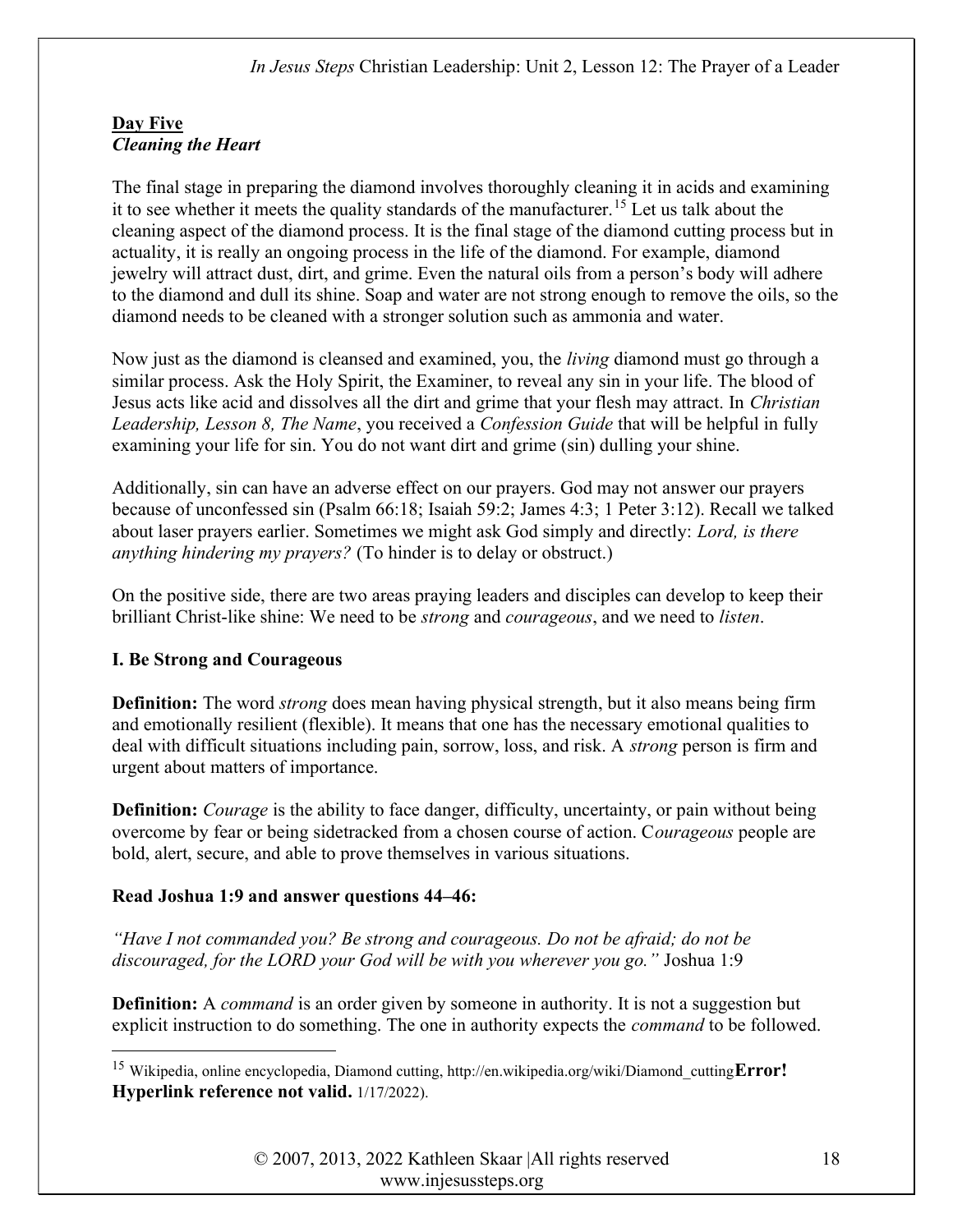44. What command does God give Joshua?

45. What is the reason God gives to His leader Joshua for being strong and courageous?

46. What meaning does God's command to Joshua have for you as a Christian leader?

Definition: *Humble* means being modest and unassuming in attitude and behavior. It also means being respectful towards other people. A Christian definition of *humility* is a personal quality in which one shows dependence on God and respect for other people.

Did you know that a person can be *strong* and *humble* at the same time? Being humble means seeking God and turning away from personal agendas and prestige. Joshua's assignment was to take the Israelites across the Jordan River and into the land God had promised them through their forefathers (Genesis 12:1–3, 7). The Israelites would have to physically battle other tribes and nations for the Promised Land. This was God's plan and Joshua was to be strong and courageous because he was leading in God's will.

Just as Joshua was leading the Israelites into the Promised Land, our assignment is to lead others into the promised land of heaven (2 Peter 3:13; Revelation 21:1). We too will be engaged in battles—spiritual battles. We leaders are to take back strongholds from the devil. These are areas that Satan and his followers dominate or occupy. They may be individual strongholds like an addiction, or group strongholds like gangs, or industry strongholds like pornography.

47. Name a stronghold of Satan that you are fighting against and how the battle is going?

Satan may be a powerful foe, but he is no match for God. We are not to be afraid or fearful because God will be with us. He anoints, sends, equips, and empowers. Through prayer, God's orders and strength will flow to and through us. We receive God's command and respond: Here am I. Send me! (Isaiah 6:8) and I can do all things through Christ who gives me strength (Philippians 4:13).

Remember, God does *not ask* you to be strong and courageous—He *commands* it. If you feel that you lack strength or courage, you are to confidently ask God. In this way you are revealing a deep respect and trust for your Sovereign Commander. He is with us at all times, and at all times we are under His control.

#### II. Listen

Joshua was a good listener. He listened to God and therefore he knew what he was supposed to do. In fact, he listened so intently he was able to record God's words for us in the Book of Joshua. Are you paying close attention to what God is saying to you? Listening is an art and can be developed. As in all things, God will help us hear Him and do what He asks.

> © 2007, 2013, 2022 Kathleen Skaar |All rights reserved www.injesussteps.org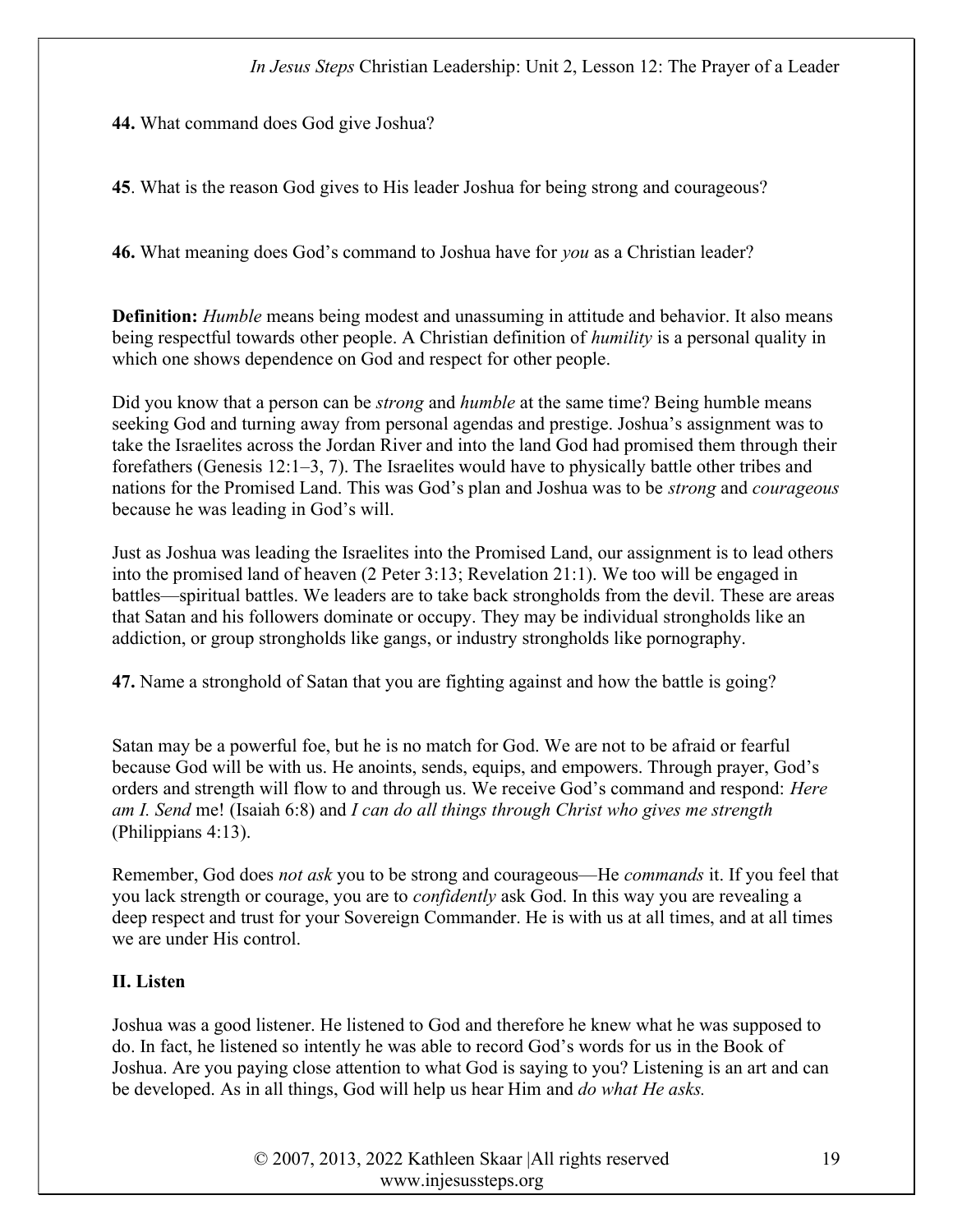### Read Jeremiah 33:3 and answer questions 48–49:

"Call to me and I will answer you and tell you great and unsearchable things you do not know." Jeremiah 33:3

48. What was God encouraging Jeremiah and the Israelites to do (and believers today)?

49. When we call to God and He answers us, how should we listen?

What a great and wondrous promise! God will answer us when we pray and tell us great and unsearchable things! However, if we have a one-way conversation going on, we are going to miss a lot. It will be difficult to hear from our Commander-in-Chief if we are not in a receiving mode.

#### Read 1 Samuel 3:10–11 and answer questions 50–52:

The LORD came and stood there, calling as at the other times, "Samuel! Samuel!" Then Samuel said, "Speak, for your servant is listening." <sup>11</sup> And the LORD said to Samuel: "See, I am about to do something in Israel that will make the ears of everyone who hears about it tingle." 1 Samuel 3:10–11

50. What was the first thing Samuel said to God (v. 10)?

51. What did the LORD say to Samuel after he replied he was listening (v. 11)?

52. How do you listen to God?

Some practical ways to listen to God are by quietly reading the Bible and waiting for God to speak to you through the text. God may speak to you through other people and circumstances throughout the day. Invite God to speak to you each day and be prepared to listen. Most of us will get a clear impression that God is speaking to us, although we do not hear His audible voice.

Satan, our enemy, will be trying to disrupt our communication with God and, sometimes, we may get mixed messages. Even our own heart may work against us at times to interpret God's message in the wrong way. We need to always pray that we hear and obey correctly.

Remember, God will not ask you to do anything against His Word. Jesus says the greatest commandment is to love your God and the second is to love your neighbor. Everything God asks us to do will be filtered through these two commandments (Matthew 22:36–40). Since we are talking about obeying God's instructions, we should not ask for new assignments until we have obediently completed our previous ones. Immediately perform any and all duties in God's grace.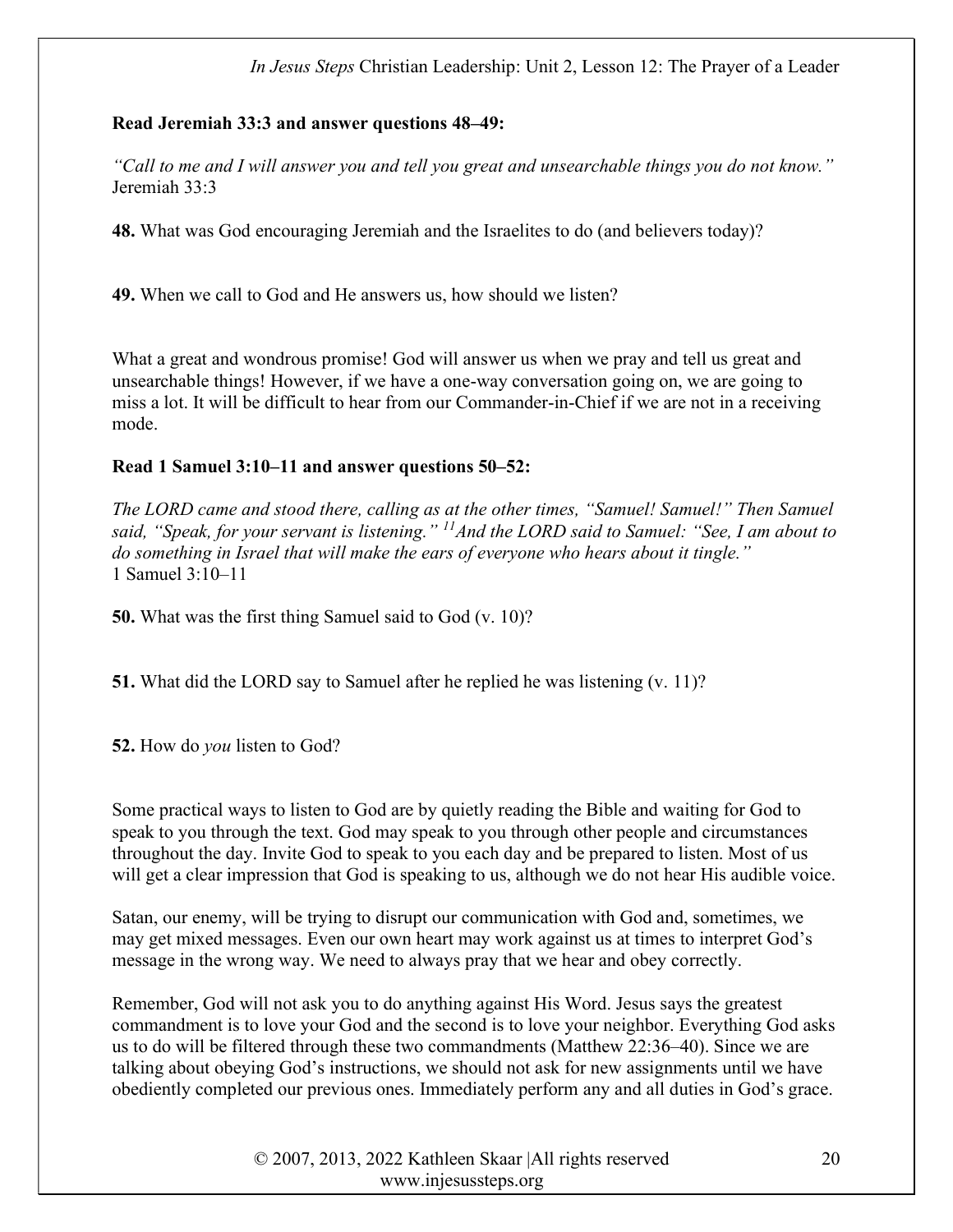# Action Step: Meditate on Psalm 138:3 and 145:18 and answer question 53.

When I called, you answered me; you greatly emboldened me. Psalm 138:3

The LORD is near to all who call on him, to all who call on him in truth. Psalm 145:18

53. Seek to listen to the Lord today. What did He impress upon you?

Accountability: Be prepared to share your answer to #53 with your discipleship team.

The diamond making process in comparison to a praying leader is ending. We have a perfect product, a brilliant living diamond—a praying leader. You sparkle on earth with the light of Christ. You serve God in love and faithfulness. The LORD has a wonderful plan for your life, and He will complete it (Philippians 1:6).

God may give you a vision (image, idea, revelation) of something that He is going to do and how you will be a part of His work. It may take time to come about, so do not become discouraged. All that you do is within God's timetable. It could happen in the next second, or it may take years. Stand firm and believe.

# Read Genesis 18:17–19 and answer questions 54–55:

Then the LORD said, "Shall I hide from Abraham what I am about to do?  $18$ Abraham will surely become a great and powerful nation, and all nations on earth will be blessed through him. <sup>19</sup>For I have chosen him, so that he will direct his children and his household after him to keep the way of the LORD by doing what is right and just, so that the LORD will bring about for Abraham what he has promised him." Genesis 18:17-19

54. Did God tell Abraham what He was going to do (v. 17)? Y N (Underline One)

55. Was God's plan for Abraham alone or for all nations on the earth (v. 18)?

God's plan was for all the nations of the earth to be blessed through Abraham! They would have a way to know God through Christ, who would be born from Abraham's descendants. When God shares a vision with us, it will be to honor God by blessing or helping others.

56. Has God given you a vision? Y N (Underline One)

If you do not have a vision, pray and ask Jesus for a vision that glorifies God and is fruitful for the kingdom.